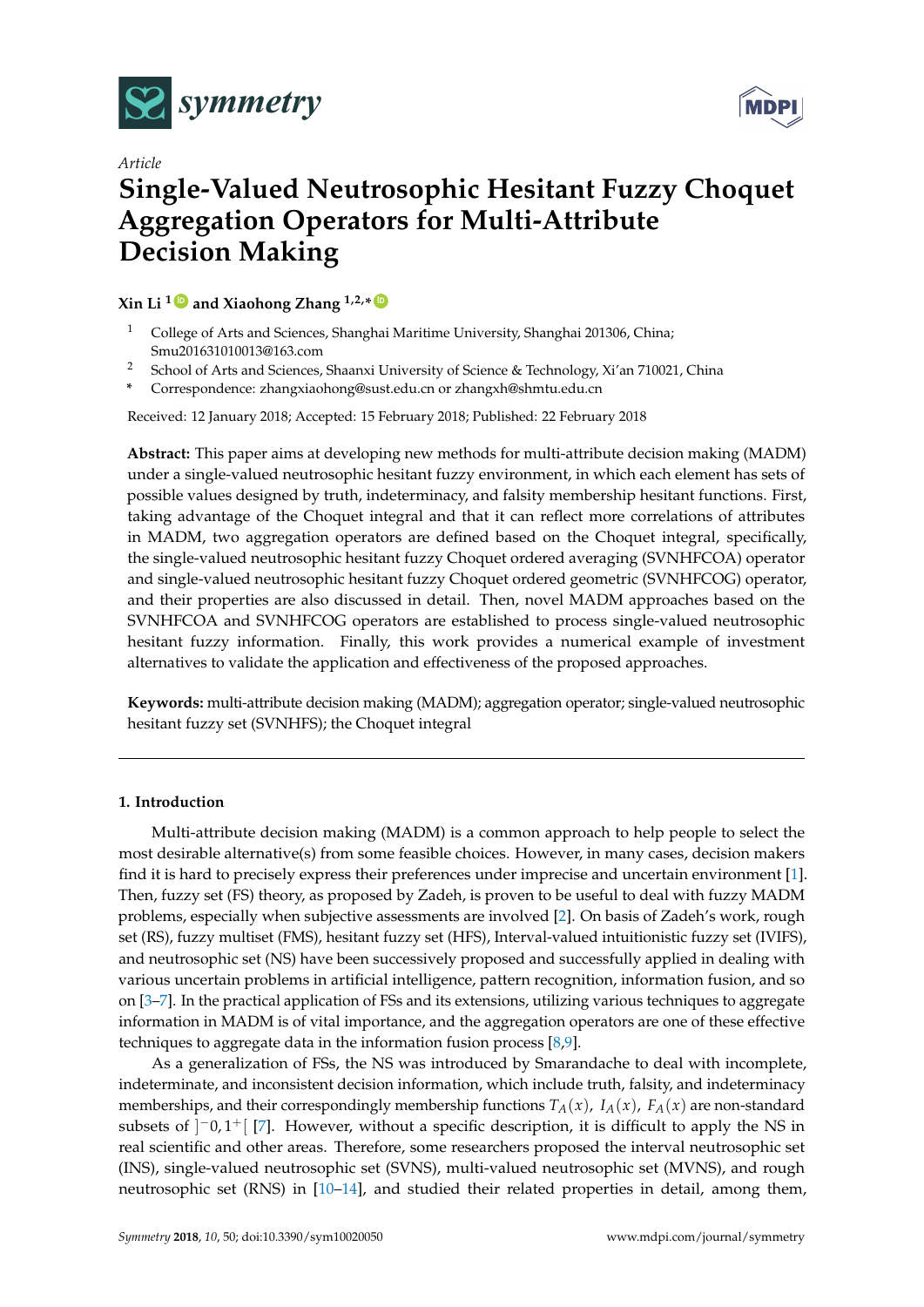the membership functions of SVNSs are standard subsets of  $[0, 1]$ . The study on aggregation operators is a practical subject, which has been received growing attention. For SVNSs, single-valued neutrosophic averaging/geometrical (SVNA/G) operators, correlated aggregation operators, Hamacher aggregation operators, and Choquet integral operators under single-valued neutrosophic environment are proposed in recent years [\[15](#page-14-1)[–17\]](#page-14-2). As another generalization of FSs, the HFS was defined by Torra, which permit its membership function to have a set of possible values [\[18](#page-14-3)[,19\]](#page-14-4). Some hesitant fuzzy aggregation operators have also been put forward, such as the hesitant fuzzy weighted averaging/geometric (HFWA/G) operators, the hesitant fuzzy ordered weighted averaging/geometric (HFOWA/G) operators, the hesitant fuzzy Choquet ordered averaging/geometric (HFCOA/G) operators, the generalized hesitant fuzzy Choquet ordered averaging/geometric (GHFCOA/G) operators, and etc, which have been widely used to deal with MADM problems under hesitant fuzzy environment [\[20–](#page-14-5)[23\]](#page-14-6).

Furthermore, Ye proposed the concept of the single-valued neutrosophic hesitant fuzzy set (SVNHFS) by combining the advantages of the SVNS and HFS, which encompasses FS, HFS, DHFS, SVNHFS as special cases, and permits its membership functions to have sets of possible values, which are denoted by truth, indeterminacy, and falsity membership hesitant functions [\[24\]](#page-14-7). On basis of the SVNS and HFS, some properties of SVNHFSs were discussed to solve MADM problems; for instance, Ye introduced the basic operational relations and cosine measure function of SVNHFSs and developed the single-valued neutrosophic hesitant fuzzy weighted averaging/geometric (SVNHFWA/G) operators [\[24\]](#page-14-7). Sahin further studied the correlation and correlation coefficient of SVNHFSs [\[25\]](#page-14-8). Distance and similarity measures for MADM with single-valued neutrosophic hesitant fuzzy information are defined in [\[26\]](#page-14-9). Liu. P defined the Hamming distance measure and neutrosophic hesitant fuzzy Heronian mean aggregation operators of SVNHFSs and then extended the VIKOR method to process the single-valued neutrosophic hesitant fuzzy information [\[27\]](#page-14-10). BISWAS put forward some weighted distance measures of SVNHFSs [\[28\]](#page-14-11). Liu. C proposed the single-valued neutrosophic hesitant fuzzy ordered weighted averaging/geometric (SVNHFOWA/G) operators and applied them to deal with practical MADM problems [\[29\]](#page-14-12).

In the existing research on MADM methods with single-valued neutrosophic hesitant fuzzy information, it is generally assumed that the attributes are independent, which are characterized by an independent index. However, for practical MADM problems, due to the dependence among attributes, more correlations are required to be considered. For example, when we use three courses as attributes to measure comprehensive performances of students, i.e., English, probability theory, and mathematical statistics, obviously, students with high performance in probability theory are highly likely to have high scores in mathematical statistics, so the three indexes cannot be regarded as independent from each other, we need to further consider the interrelationships among these attributes. The Choquet integral provides an approach to process the correlation among the attributes in MADM with respect to fuzzy measure, and various kinds of hesitant fuzzy Choquet aggregation operators, intuitionistic fuzzy Choquet aggregation operators, neutrosophic Choquet aggregation operators have been put forward to deal with MADM problems under fuzzy environment [\[30–](#page-14-13)[34\]](#page-14-14).

Therefore, it is necessary to develop some single-valued neutrosophic hesitant fuzzy operators based on Choquet integral to consider more correlations between attributes in MADM problem. Thus, the purposes of this article are to (i) introduce the Choquet integral with respect to fuzzy measures to into SVNHFSs to consider more correlations among attributes in MADM, (ii) propose a single-valued neutrosophic hesitant fuzzy Choquet ordered averaging (SVNHFCOA) operator and a single-valued neutrosophic hesitant fuzzy Choquet ordered geometric (SVNHFCOG) operator (iii) establish MADM methods based on the SVNHFCOA and SVNHFCOG operators under single-valued neutrosophic hesitant fuzzy environment.

To do so, the rest of this paper is organized as follows: Section [2](#page-2-0) recalls some basic concepts related to the Choquet integral, SVNS, HFS, and SVNHFS; In Section [3,](#page-3-0) the SVNHFCOA and SVNHFCOG operators are put forward and basic properties of them are discussed; In Section [4,](#page-8-0)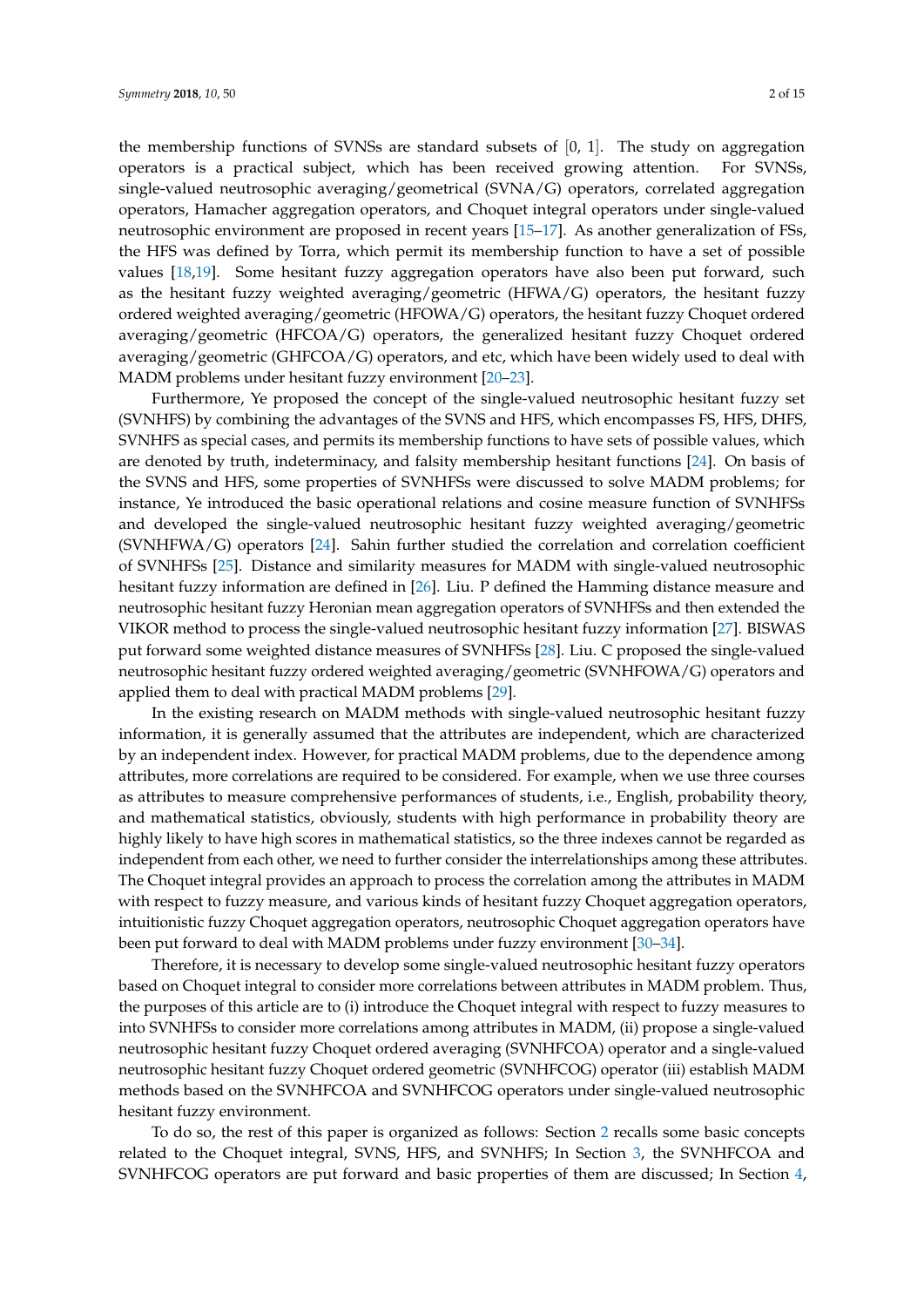we put forward MADM methods based on the SVNHFCOA and SVNHFCOG operators under single-valued neutrosophic hesitant fuzzy environment; Section [5](#page-9-0) utilizes an illustrative example to validate the proposed MADM approaches. Finally, conclusions and future research directions are drawn in Section [6.](#page-13-7)

# <span id="page-2-0"></span>**2. Preliminaries**

Some basic concepts related to the SVNHFS and Choquet integral are briefly reviewed in this section.

*2.1. Single-Valued Neutrosophic Hesitant Fuzzy Sets (SVNHFS)*

As a generalization of FSs, the SVNHFS is a combination of the SVNS with HFS.

**Definition 1.** ([\[10\]](#page-13-6)) *Let X be a non-empty fixed set, a SVNS on X is defined as:*

$$
A = \{ (x, T_A(x), I_A(x), F_A(x)) | x \in X \},
$$
\n(1)

*where*  $T_A(x)$ ,  $I_A(x)$ ,  $F_A(x) \in [0, 1]$ , *denoting the truth, indeterminacy and falsity membership degree of the element*  $x \in X$ *, respectively, and satisfying the limit:*  $0 \leq T_A(x) + I_A(x) + F_A(x) \leq 3$ .

**Definition 2.** ([\[18\]](#page-14-3)) *Let X be a non-empty fixed set, a HFS on X is represented by:*

$$
E = \{ \langle x, h_E(x) \rangle | x \in X \},\tag{2}
$$

*where*  $h_E(x)$  *is a set of values in* [0, 1]*, denoting the membership hesitant degrees of*  $x \in X$ .

**Definition 3.** ([\[24\]](#page-14-7)) *Let X be a non-empty fixed set, a SVNHFS on X is expressed by:*

$$
N = \{ (x, \tilde{t}(x), \tilde{t}(x), \tilde{f}(x)) | x \in X \},
$$
\n(3)

where  $\tilde{t}(x) = \{ \gamma | \gamma \in \tilde{t}(x) \}$ ,  $\tilde{i}(x) = \{ \delta | \delta \in \tilde{t}(x) \}$ ,  $\tilde{f}(x) = \{ \eta | \eta \in \tilde{f}(x) \}$  are three sets with values in [0, 1], *representing truth, indeterminacy and falsity membership hesitant degrees of the element*  $x \in X$ *, which satisfy limits:*  $\gamma \in [0, 1]$ ,  $\delta \in [0, 1]$ ,  $\eta \in [0, 1]$  and  $0 \leq \sup \gamma + \sup \delta + \sup \eta \leq 3$ .

For convenience, we call  $\widetilde{n} = (\widetilde{t}(x), \widetilde{t}(x), \widetilde{f}(x))$  a neutrosophic hesitant fuzzy element (SVNHFE), some basic operations of SVNHFEs are defined by Ye [\[24\]](#page-14-7), as follows:

**Definition 4.** ([\[24\]](#page-14-7)) *Let*  $\tilde{n_1} = (\tilde{t_1}, i_1, f_1)$  *and*  $\tilde{n_2} = (\tilde{t_2}, i_2, f_2)$  *be two SNVHFEs, then:* 

1. 
$$
\widetilde{n_1} \cup \widetilde{n_2} = \{ \widetilde{t_1} \cup \widetilde{t_2}, \widetilde{t_1} \cap \widetilde{t_2}, \widetilde{f_1} \cap \widetilde{f_2} \}
$$

2. 
$$
\widetilde{n_1} \cap \widetilde{n_2} = \{ \widetilde{t_1} \cap \widetilde{t_2}, \widetilde{t_1} \cup \widetilde{t_2}, \widetilde{f_1} \cup \widetilde{f_2} \};
$$

3. 
$$
\widetilde{n_1} \oplus \widetilde{n_2} = \bigcup_{\gamma_1 \in \widetilde{t_1}, \sigma_1 \in \widetilde{t_1}, \eta_1 \in \widetilde{f_1}} \widetilde{n_2 \in \widetilde{t_2}}, \sigma_2 \in \widetilde{t_2}, \eta_2 \in \widetilde{t_2}} \{ \gamma_1 + \gamma_2 - \gamma_1 \gamma_2, \sigma_1 \sigma_2, \eta_1 \eta_2 \};
$$

4. 
$$
\widetilde{n_1} \otimes \widetilde{n_2} = \cup_{\gamma_1 \in \widetilde{t_1}, \sigma_1 \in \widetilde{t_1}, \eta_1 \in \widetilde{t_1}} \widetilde{n_2 \in \widetilde{t_2}}, \sigma_2 \in \widetilde{t_2}, \eta_2 \in \widetilde{t_2}} \{ \gamma_1 \gamma_2, \sigma_1 + \sigma_2 - \sigma_1 \sigma_2, \eta_1 + \eta_2 - \eta_1 \eta_2 \};
$$

5. 
$$
k\widetilde{n_1} = \bigcup_{\gamma_1 \in \widetilde{t_1}, \sigma_1 \in \widetilde{t_1}, \eta_1 \in \widetilde{f_1}} \{1 - (1 - \gamma_1)^k, \sigma_1^k, \eta_1^k\};
$$

6. 
$$
\tilde{n_1}^k = \bigcup_{\gamma_1 \in \tilde{t_1}, \sigma_1 \in \tilde{t_1}, \eta_1 \in \tilde{f_1}} \{ \gamma_1^k, 1 - (1 - \sigma_1)^k, 1 - (1 - \eta_1)^k \}.
$$

The score function and accuracy function are effective tools to rank SVNHFEs, and here we give definitions of these functions:

**Definition 5.** ([\[29\]](#page-14-12)) For  $\tilde{n}$ , the score function  $s(\tilde{n})$  and accuracy function  $a(\tilde{n})$  are defined as:

$$
s(\widetilde{n}) = \left(\frac{1}{l}\sum_{i=1}^{l}\gamma_i + \frac{1}{p}\sum_{i=1}^{p}(1-\sigma_i) + \frac{1}{q}\sum_{i=1}^{q}(1-\eta_i)\right)/3; \tag{4}
$$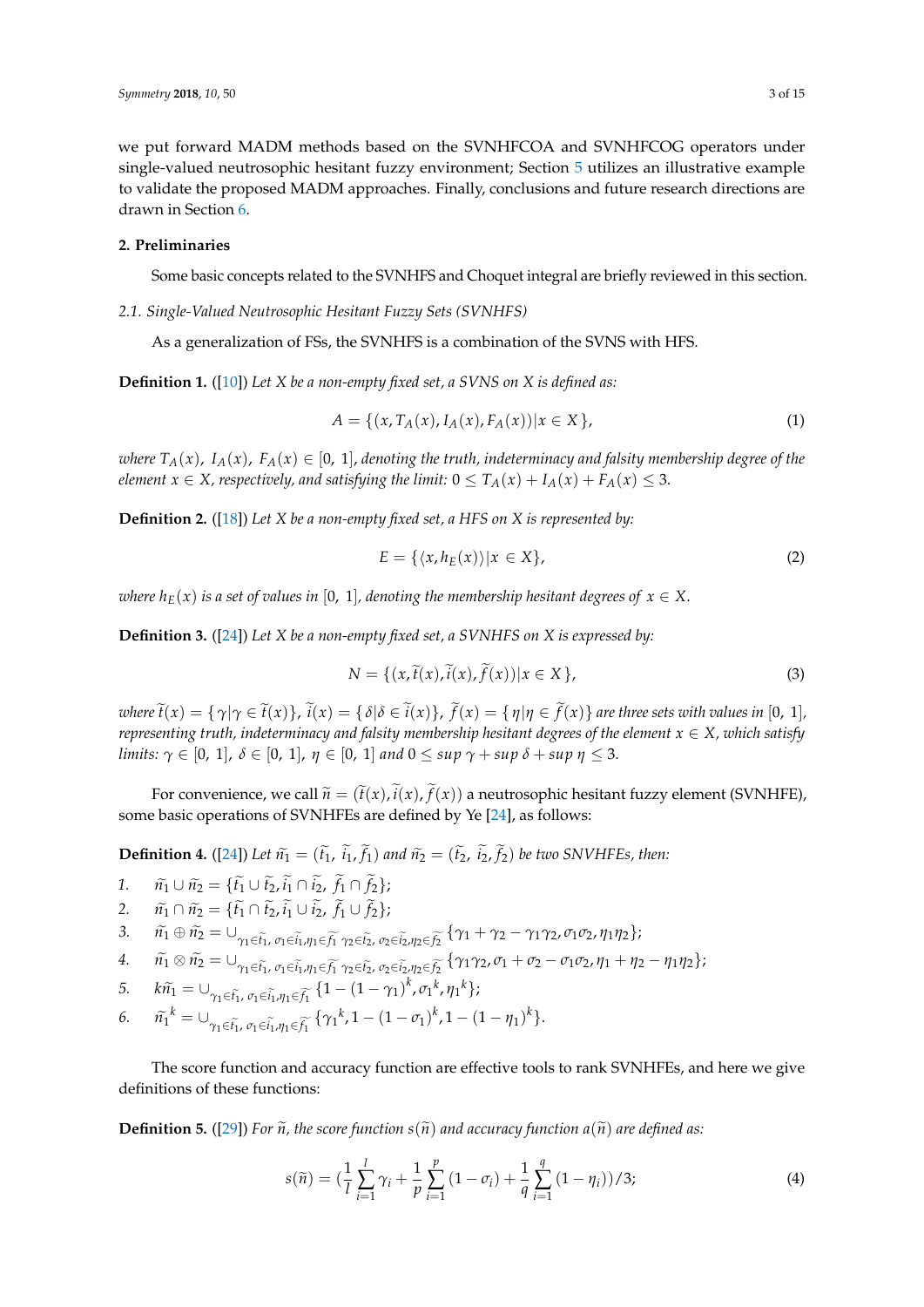$$
a(\tilde{n}) = \frac{1}{l} \sum_{i=1}^{l} \gamma_i - \frac{1}{q} \sum_{i=1}^{q} (1 - \eta_i);
$$
\n(5)

*where l, p, q are the number of the values in*  $\tilde{t}$ *,*  $\tilde{t}$ *,*  $\tilde{f}$ *. Obviously,*  $s(\tilde{n})$ *,*  $a(\tilde{n}) \in [0, 1]$ *. If*  $s(\tilde{n}_1) > s(\tilde{n}_2)$ *, then*  $\widetilde{n}_1 > \widetilde{n}_2$ ; if  $s(\widetilde{n}_1) = s(\widetilde{n}_2)$  and  $a(\widetilde{n}_1) > a(\widetilde{n}_2)$ , then  $\widetilde{n}_1 > \widetilde{n}_2$ .

## *2.2. The Fuzzy Measure and Choquet Integral*

The Choquet integral is a powerful operator to aggregate kinds of fuzzy information in MADM with respect to fuzzy measure.

**Definition 6.** ([\[31\]](#page-14-15)) Let  $(X, \mathcal{A}, \mu)$  be a measurable space and  $\mu : \mathcal{A} \to [0, 1]$ , if it satisfies the conditions:

1.  $u(\emptyset) = 0$ ;

- 2.  $\mu(A) \leq \mu(B)$  *whenever*  $A \subset B$ ,  $A, B \in \mathcal{A}$ ;
- *3. If*  $A_1 \subset A_2 \subset \ldots \subset A_n \subset \ldots$ ,  $A_n \in \mathcal{A}$ , then  $\mu(\bigcup_{n=1}^{\infty} A_n) = \lim_{n \to \infty} \mu(A_n)$ ;
- *4. If*  $A_1 \supset A_2 \supset \ldots \supset A_n \supset \ldots$ ,  $A_n \in \mathcal{A}$ , then  $\mu \left( \bigcap_{n=1}^{\infty} A_n \right) = \lim_{n \to \infty} \mu(A_n)$ ;

*then we call µ be a fuzzy measure defined by Sugeno M.*

In addition, to avoid the problems with computational complexity,  $g_{\lambda}$  fuzzy measure, a special kind of fuzzy measure, was proposed by Sugeno M [\[31\]](#page-14-15), which satisfies the additional properties:  $\mu(A \cup B) = \mu(A) + \mu(B) + \lambda \mu(A) \mu(B)$ ,  $\lambda \in (-1, \infty)$  for all *A*,  $B \in \mathcal{A}$  and  $A \cap B = \emptyset$ . Specially, the expression of  $g_{\lambda}$  fuzzy measure on a finite set can be simplified as follows:

**Theorem 1.** ([\[31\]](#page-14-15)) *When X is a finite set*  $(X = \{x_1, x_2, \ldots, x_m\})$ ,  $g_\lambda$  *fuzzy measure can be expressed as:* 

$$
\mu(X) = \begin{cases} \frac{1}{\lambda} \left( \prod_{i \in X} (1 + \lambda \mu(x_i)) - 1 \right), if \ \lambda \neq 0, \\ \sum_{i \in X} \mu(x_i), if \ \lambda = 0, \end{cases}
$$
\n
$$
(6)
$$

*where*  $x_i \cap x_j = \emptyset$  *for all i, j* = 1, 2, · · · , *m and i*  $\neq j$ .

**Definition 7.** ([\[32\]](#page-14-16)) Let  $\mu$  be a fuzzy measure,  $X = \{x_1, x_2, \dots, x_m\}$  be a finite set. The Choquet integral of a *function*  $f : X \to [0, 1]$  *with respect to fuzzy measure*  $\mu$  *is expressed as follows:* 

$$
\int f d\mu = \sum_{i=1}^{m} (\mu(F_{\phi(i)}) - \mu(F_{\phi(i-1)})) \cdot f(x_{\phi(i)}),
$$
\n(7)

*where*  $(\phi(1), \phi(2), \ldots, \phi(m))$  *is a permutation of*  $(1, 2, \ldots, n)$  *such that*  $f(x_{\phi(1)}) \geq f(x_{\phi(2)})$ ,...,  $F_{\phi(i)} = \{x_{\phi(1)}, x_{\phi(2)}, \ldots, x_{\phi(i)}\}$  *and*  $F_{\phi(0)} = \emptyset$ .

#### <span id="page-3-0"></span>**3. New Single-Valued Neutrosophic Hesitant Fuzzy Choquet Aggregation Operators**

Based on the operational laws of SVNHFEs and Choquet integral, new aggregation operators SVNHFCOA and SVNHFCOG are proposed in this section.

*3.1. Single-Valued Neutrosophic Hesitant Fuzzy Choquet Ordered Averaging (SVNHFCOA) Operator*

**Definition 8.** Let  $\tilde{n}_i$  ( $j = 1, 2, ..., m$ ) *be a collection of SVNHFEs, X be the set of attributes and*  $\mu$  *be fuzzy measures on X, then the SVNHFCOA operator is defined as follows:*

$$
SVNHFCOA_{\mu}\lbrace \widetilde{n}_1, \widetilde{n}_2, \ldots, \widetilde{n}_m \rbrace = \bigoplus_{j=1}^m \left( \left( \mu(F_{\phi(j)}) - \mu(F_{\phi(j-1)}) \right) \widetilde{n}_{\phi(j)} \right) \tag{8}
$$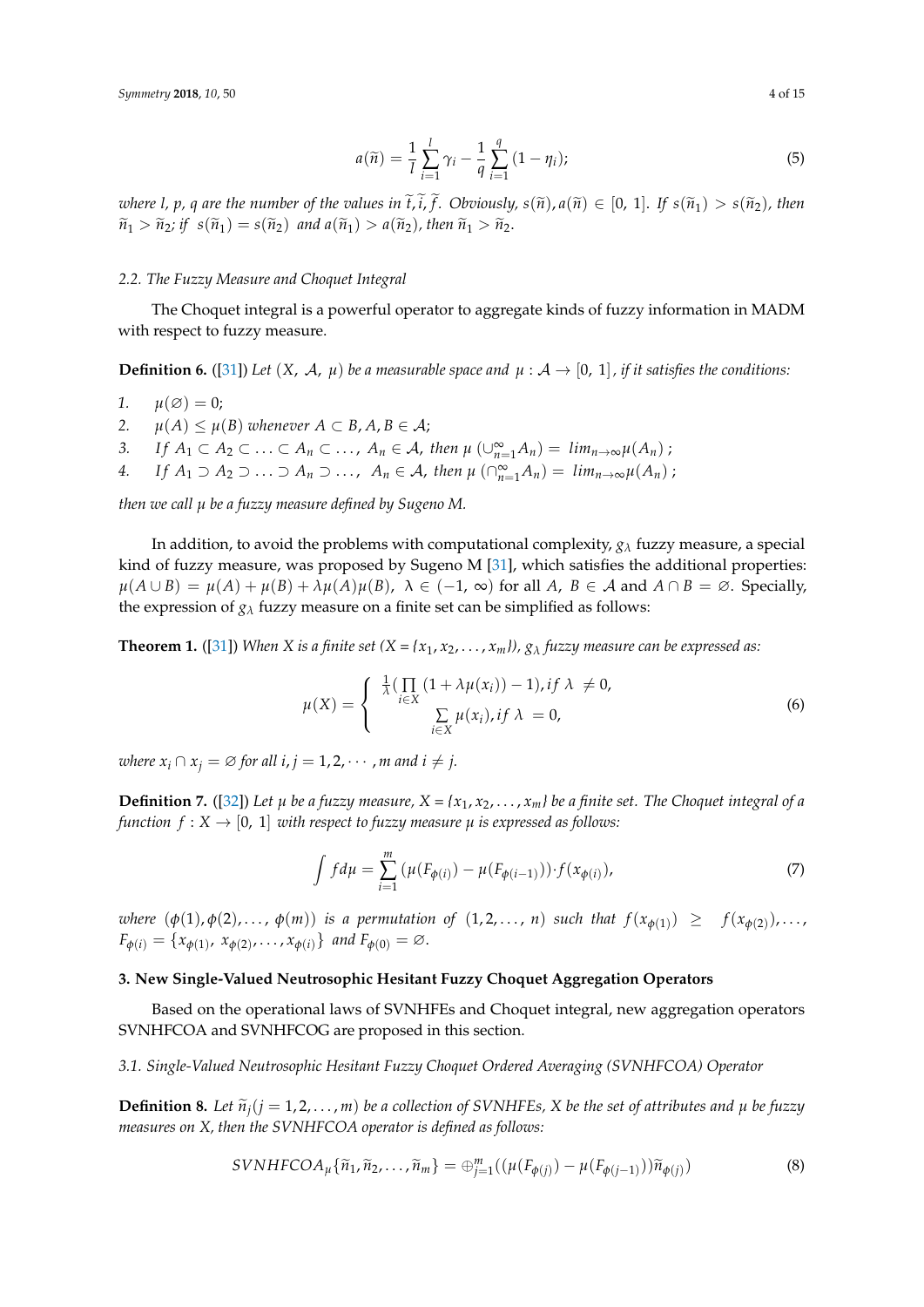where  $\mu_{\phi(j)}=\mu(F_{\phi(j)})-\mu(F_{\phi(j-1)})$  and  $(\phi(1),\phi(2),\ldots,$   $\phi(m))$  is a permutation of  $(1,2,\ldots,$  m) such that  $\widetilde{n}_{\phi(1)} \ge \widetilde{n}_{\phi(2)}, \ldots, \widetilde{n}_{\phi(m)}, F_{\phi(i)} = \{x_{\phi(1)}, x_{\phi(2)}, \ldots, x_{\phi(i)}\}$  *and*  $F_{\phi(0)} = \emptyset$ .

**Theorem 2.** Let  $\tilde{n}_j$ ( $j = 1, 2, ..., m$ ) *be a collection of SVNHFEs, then the aggregated value obtained by the SVNHFCOA operator is also a SVNHFE, and*

$$
SVNHFCOA_{\mu}\{\tilde{n}_{1},\tilde{n}_{2},...,\tilde{n}_{m}\} = \bigoplus_{j=1}^{m} ((\mu(F_{\phi(j)}) - \mu(F_{\phi(j-1)}))\tilde{n}_{\phi(j)})
$$
  
\n
$$
= \bigcup_{\gamma_{\phi(j)} \in \widehat{I_{\phi(j)}}, \sigma_{\phi(j)} \in \widehat{I_{\phi(j)}} \mathcal{F}_{\phi(j)}} \{ \{1 - \prod_{j=1}^{m} (1 - \gamma_{\phi(j)})^{\mu_{\phi(j)}} \}, \{\prod_{j=1}^{m} \sigma_{\phi(j)}^{\mu_{\phi(j)}} \}, \{\prod_{j=1}^{m} \eta_{\phi(j)}^{\mu_{\phi(j)}} \} \} \qquad (9)
$$

**Proof.** By means of mathematical induction, the proof of Theorem 2 can be done, i.e., the aggregated value with SVNHFCOA operator is also a SVNHFE.

(a) For  $m = 1$ , since

$$
\text{SVMHFCOA}_{\mu}\{\widetilde{n}_1\} = (\mu(F_{\phi(1)}) - \mu(F_{\phi(0)}))\widetilde{n}_{\phi(1)} = \widetilde{n}_{\phi(1)},
$$

Obviously, Equation (9) holds for  $m = 1$ .

(b) When  $m = 2$ , since

$$
\mu_{\phi(1)} \widetilde{n}_{\phi(1)} = \bigcup_{\gamma_{\phi(1)} \in \widetilde{t_{\phi(1)}}, \sigma_{\phi(1)} \in \widetilde{t_{\phi(1)}}}, \eta_{\phi(1)} \in \widetilde{t_{\phi(1)}} \text{ for } (1 - (1 - \gamma_{\phi(1)})^{\mu_{\phi(1)}}, \sigma_{\phi(1)}^{\mu_{\phi(1)}}, \eta_{\phi(1)}^{\mu_{\phi(1)}}\text{, } \eta_{\phi(1)}^{\mu_{\phi(1)}}\text{, } \eta_{\phi(1)}^{\mu_{\phi(1)}}\text{, } \eta_{\phi(2)}^{\mu_{\phi(2)}} = \bigcup_{\mathbf{0} \in \mathcal{N} \text{ such that } \mathbf{0} \in \mathcal{N} \text{ and } (\mathbf{0} \in \mathcal{N} \text{ and } \mathbf{0} \in \mathcal{N} \text{ and } \mathbf{0} \in \mathcal{N} \text{ and } \mathbf{0} \in \mathcal{N} \text{ and } \mathbf{0} \in \mathcal{N} \text{ and } \mathbf{0} \in \mathcal{N} \text{ and } \mathbf{0} \in \mathcal{N} \text{ and } \mathbf{0} \in \mathcal{N} \text{ and } \mathbf{0} \in \mathcal{N} \text{ and } \mathbf{0} \in \mathcal{N} \text{ and } \mathbf{0} \in \mathcal{N} \text{ and } \mathbf{0} \in \mathcal{N} \text{ and } \mathbf{0} \in \mathcal{N} \text{ and } \mathbf{0} \in \mathcal{N} \text{ and } \mathbf{0} \in \mathcal{N} \text{ and } \mathbf{0} \in \mathcal{N} \text{ and } \mathbf{0} \in \mathcal{N} \text{ and } \mathbf{0} \in \mathcal{N} \text{ and } \mathbf{0} \in \mathcal{N} \text{ and } \mathbf{0} \in \mathcal{N} \text{ and } \mathbf{0} \in \mathcal{N} \text{ and } \mathbf{0} \in \mathcal{N} \text{ and } \mathbf{0} \in \mathcal{N} \text{ and } \mathbf{0} \in \mathcal{N} \text{ and } \mathbf{0} \in \mathcal{N} \text{ and } \mathbf{0} \in \mathcal{N} \text{ and }
$$

$$
\mu_{\phi(2)}\tilde{n}_{\phi(2)} = \bigcup_{\gamma_{\phi(2)} \in \tilde{t_{\phi(2)}}, \sigma_{\phi(2)} \in \tilde{t_{\phi(2)}}, \eta_{\phi(2)} \in \tilde{t_{\phi(2)}}} \{1 - (1 - \gamma_{\phi(2)})^{\mu_{\phi(2)}}, \sigma_{\phi(2)}^{\mu_{\phi(2)}}, \eta_{\phi(2)}^{\mu_{\phi(2)}}\}
$$

then, we have

$$
\begin{split} &\text{SVMHFCOA}_{\mu}\{\tilde{n}_{1},\tilde{n}_{2}\}=\mu_{\phi(1)}\tilde{n}_{\phi(1)}\oplus\mu_{\phi(2)}\tilde{n}_{\phi(2)}\\ &=\bigcup_{\gamma_{\phi(j)}\in\widehat{f_{\phi(j)}},\sigma_{\phi(j)}\in\widehat{i_{\phi(j)}}\eta_{\phi(j)}\in\widehat{f_{\phi(j)}}}\{\{1-(1-\gamma_{\phi(1)})^{\mu_{\phi(1)}}(1-\gamma_{\phi(2)})^{\mu_{\phi(2)}}\},\{\sigma_{\phi(1)}^{\mu_{\phi(1)}}\sigma_{\phi(2)}^{\mu_{\phi(2)}}\},\{\eta_{\phi(1)}^{\mu_{\phi(1)}}\eta_{\phi(2)}^{\mu_{\phi(2)}}\}\}\end{split}.
$$

Thus, Equation (9) holds for  $m = 2$ .

(c) If Equation (9) holds for  $m = k$ , then

$$
\text{SVMHFCOA}_{\mu} \{ \tilde{n}_1, \tilde{n}_2, \dots, \tilde{n}_k \} = \bigoplus_{j=1}^k \mu_{\phi(j)} \tilde{n}_{\phi(j)}
$$
\n
$$
= \bigcup_{\gamma_{\phi(j)} \in I_{\phi(j)}, \sigma_{\phi(j)} \in I_{\phi(j)}, \eta_{\phi(j)} \in I_{\phi(j)}} \{ \{ 1 - \prod_{j=1}^k (1 - \gamma_{\phi(j)})^{\mu_{\phi(j)}} \}, \{ \prod_{j=1}^k \sigma_{\phi(j)}^{\mu_{\phi(j)}} \}, \{ \prod_{j=1}^k \eta_{\phi(j)}^{\mu_{\phi(j)}} \} \}
$$

When  $m = k + 1$ , for  $\forall \gamma_{\phi(j)} \in \widetilde{t_{\phi(j)}}, \ \sigma_{\phi(j)} \in \widetilde{t_{\phi(j)}}, \eta_{\phi(j)} \in \widetilde{f_{\phi(j)}},$  then,

$$
\text{SVMHFCOA}_{\mu}\{\tilde{n}_1, \tilde{n}_2, \dots, \tilde{n}_{k+1}\} = \bigoplus_{j=1}^{k+1} \mu_{\phi(j)} \tilde{n}_{\phi(j)}
$$
\n
$$
= \bigcup_{\substack{\gamma_{\phi(j)} \in \widehat{f_{\phi(j)}}, \sigma_{\phi(j)} \in \widehat{i_{\phi(j)}, \eta_{\phi(j)}} \in \widehat{f_{\phi(j)}}}} \{ \{1 - \prod_{j=1}^k (1 - \gamma_{\phi(j)})^{\mu_{\phi(j)}}\}, \{\prod_{j=1}^k \sigma_{\phi(j)}^{\mu_{\phi(j)}}\}, \{\prod_{j=1}^k \eta_{\phi(j)}^{\mu_{\phi(j)}}\} \} \oplus
$$
\n
$$
\bigcup_{\substack{\bigcup_{\substack{\sigma_{\phi(k+1)} \\ \sigma_{\phi(k+1)}} \in \widehat{i_{\phi(k+1)}}, \sigma_{\phi(k+1)} \in \widehat{i_{\phi(k+1)}}, \eta_{\phi(k+1)} \in \widehat{f_{\phi(k+1)}}}} \{1 - (1 - \gamma_{\phi(k+1)})^{\mu_{\phi(k+1)}}, \sigma_{\phi(k+1)}^{\mu_{\phi(k+1)}}, \eta_{\phi(k+1)}^{\mu_{\phi(k+1)}}\} \oplus
$$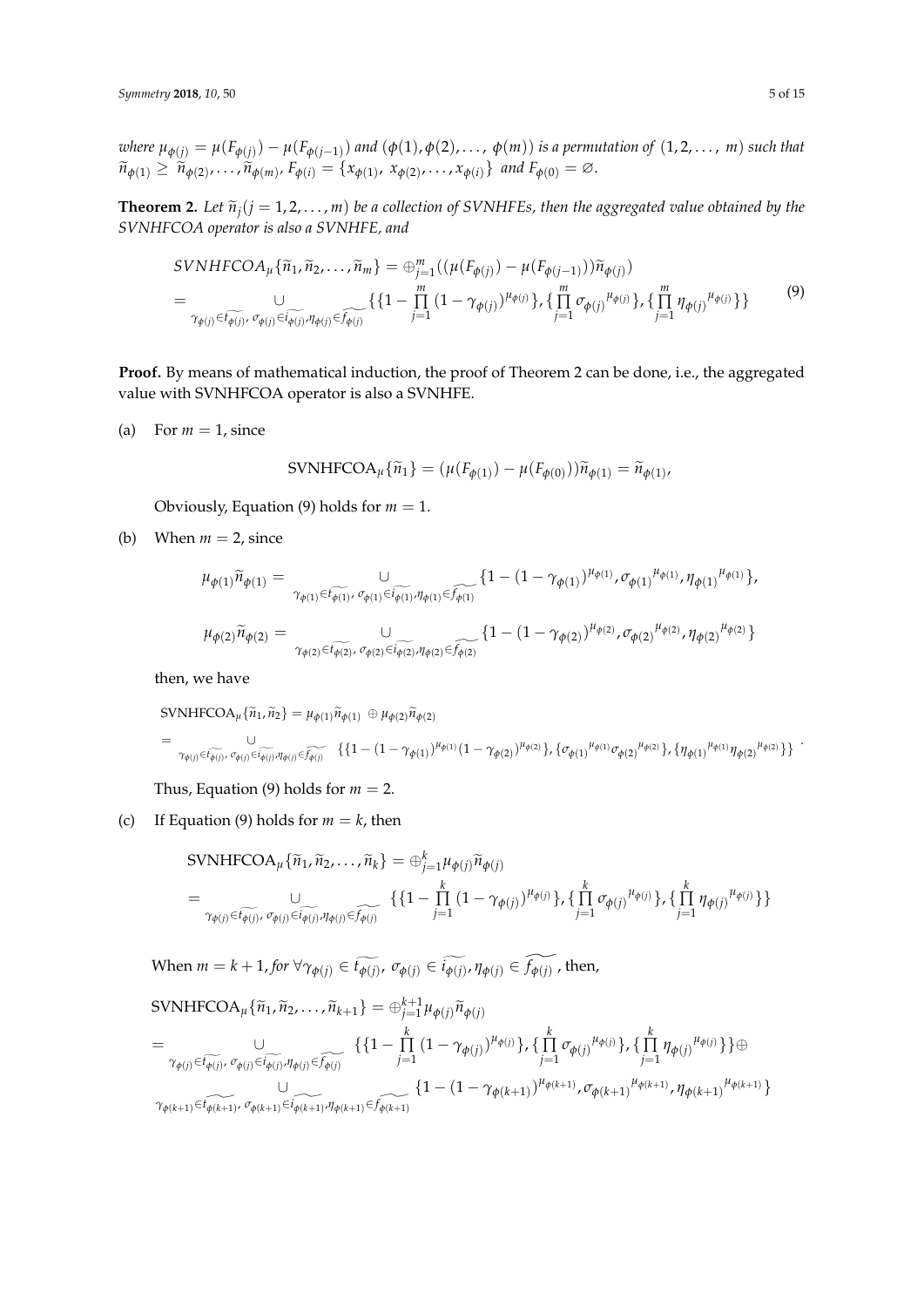which can be obtained by  $(\oplus)$  calculation,

$$
\text{SVMHFCOA}_{\mu}\{\tilde{n}_1, \tilde{n}_2, \dots, \tilde{n}_{k+1}\} = \bigoplus_{j=1}^{k+1} \mu_{\phi(j)} \tilde{n}_{\phi(j)}
$$
\n
$$
= \bigcup_{\gamma_{\phi(j)} \in \widetilde{f_{\phi(j)}}, \sigma_{\phi(j)} \in \widetilde{f_{\phi(j)}} \cup \widetilde{f_{\phi(j)}}} \{\{1 - \prod_{j=1}^{k+1} (1 - \gamma_{\phi(j)})^{\mu_{\phi(j)}}\}, \{\prod_{j=1}^{k+1} \sigma_{\phi(j)}^{\mu_{\phi(j)}}\}, \{\prod_{j=1}^{k+1} \eta_{\phi(j)}^{\mu_{\phi(j)}}\}\}.
$$

i.e., Equation (9) holds for  $m = k + 1$ , thus we confirm Equation (9) holds for all m.  $\Box$ 

Some special cases of the SVNHFCOA operator are given as follows:

- 
- 1. If  $\mu(F) \equiv 1$ , then SVNHFCOA<sub>µ</sub>{ $\tilde{n}_1, \tilde{n}_2, ..., \tilde{n}_m$ } =  $max{\{\tilde{n}_1, \tilde{n}_2, ..., \tilde{n}_m\}}$ ;<br>2. If  $\mu(F) \equiv 0$ , then SVNHFCOA<sub>u</sub>{ $\tilde{n}_1, \tilde{n}_2, ..., \tilde{n}_m$ } =  $min{\{\tilde{n}_1, \tilde{n}_2, ..., \tilde{n}_m\}}$ ; 2. If  $\mu(F) \equiv 0$ , then SVNHFCOA<sub> $\mu$ </sub>{ $\tilde{n}_1$ ,  $\tilde{n}_2$ , . . . ,  $\tilde{n}_m$ } = *min*{ $\tilde{n}_1$ ,  $\tilde{n}_2$ , . . . ,  $\tilde{n}_m$ };<br>3. The SVNHFCOA operator reduces to the single-valued neutrosophic
- 3. The SVNHFCOA operator reduces to the single-valued neutrosophic hesitant fuzzy weighted averaging (SVNHFWA) operator, if the independent condition  $\mu(x_{\phi(j)}) = \mu(F_{\phi(j)}) - \mu(F_{\phi(j-1)})$  holds.

$$
\text{SVMHFWA}\{\widetilde{n}_1,\widetilde{n}_2,\ldots,\widetilde{n}_m\} = \bigoplus_{j=1}^m (\mu(x_j) \cdot \widetilde{n}_j)
$$
\n
$$
= \bigcup_{\gamma_j \in \widetilde{t}_j, \sigma_j \in \widetilde{L}_j, \eta_j \in \widetilde{f}_j} \left\{ \left\{ 1 - \prod_{j=1}^m (1 - \gamma_j)^{\mu(x_j)} \right\}, \left\{ \prod_{j=1}^m \sigma_j^{\mu(x_j)} \right\}, \left\{ \prod_{j=1}^m \eta_j^{\mu(x_j)} \right\} \right\}.
$$

4. If  $\mu(x_i) = 1/m$ , for  $i = 1, 2, ..., m$ , then both the SVNHFCOA and SVNHFWA operators reduce to the single-valued neutrosophic hesitant fuzzy averaging (SVNHFA) operator, which is shown as follows:

$$
\text{SVMHFWA}\{\widetilde{n}_1,\widetilde{n}_2,\ldots,\widetilde{n}_m\} = \bigcup_{\gamma_j\in\widetilde{t}_j,\sigma_j\in\widetilde{t}_j,\eta_j\in\widetilde{f}_j}\{\{1-\prod_{j=1}^m(1-\gamma_j)^{\frac{1}{m}}\},\{\prod_{j=1}^m(\sigma_j)^{\frac{1}{m}}\},\{\prod_{j=1}^m(\eta_j)^{\frac{1}{m}}\}\}.
$$

5. If  $\mu(F) = \sum_{j=1}^{|F|} \omega_j$  for all  $F \subseteq X$ , where  $|F|$  is the number of elements in F, then  $\omega_j = \mu(F_{\phi(j)})$  –  $\mu(F_{\phi(j-1)}),\;j=1,2,\ldots,m,$  where  $\omega\,=\, \left(\omega_1,\omega_2,\ldots,\omega_m\right)^{\text{T}}$  such that  $\omega_j\,\geq\,0$  and  $\sum_{j=1}^m\omega_j\,=\,1.$ In this case, the SVNHFCOA operator reduces to the single-valued neutrosophic hesitant fuzzy ordered weighted averaging (SVNHFOWA) operator as:

$$
\text{SVMHFOWA}\{\widetilde{n}_1,\widetilde{n}_2,\ldots,\widetilde{n}_m\} = \bigcup_{\gamma_j\in\widetilde{t}_j,\,\sigma_j\in\widetilde{i}\widetilde{z}_j,\eta_j\in\widetilde{f}_j}\{\{1-\prod_{j=1}^m(1-\gamma_{\omega_j})^{\omega_j}\},\{\prod_{j=1}^m\sigma_j^{\omega_j}\},\{\prod_{j=1}^m\eta_j^{\omega_j}\}\};
$$

Particularly, if  $\mu(F) = |F|/m$ , for all  $F \subseteq X$ , then both the SVNHFCOA and SVNHFOWA operators reduce to the SVNHFA operator.

**Theorem 3.** *The SVNHFCOA operator has the following desirable properties:*

*1. (Idempotency) Let*  $\widetilde{n}_j = \widetilde{n}$  *for all*  $j = 1, 2, ..., m$ , *and*  $\widetilde{n} = \{\{\gamma\}, \{\sigma\}, \{\eta\}\}\$ , *then:* 

$$
SVNHFCOA_{\mu}\{\tilde{n}_1,\tilde{n}_2,\ldots,\tilde{n}_m\} = \{\{\gamma\},\{\sigma\},\{\eta\}\}.
$$

2. (Boundedness) Let  $\widetilde{n}^- = \{min\{\gamma_j\}$ ,  $max\{\sigma_j\}$ ,  $max\{\eta_j\}\}$ ,  $\widetilde{n}^+ = \{max\{\gamma_j\}$ ,  $min\{\sigma_j\}$ ,  $min\{\eta_j\}\}$ , so:

$$
\widetilde{n}^- \leq \text{SVNHFCOA}_{\mu}\{\widetilde{n}_1, \widetilde{n}_2, \ldots, \widetilde{n}_m\} \leq \widetilde{n}^+.
$$

3. *(Commutativity) If*  $\{\widetilde{n}'_1, \widetilde{n}'_2, \ldots, \widetilde{n}'_m\}$  *is a permutation of*  $\{\widetilde{n}_1, \widetilde{n}_2, \ldots, \widetilde{n}_m\}$ *, then,* 

$$
SVNHFCOA_{\mu}\{\widetilde{n}_1,\widetilde{n}_2,\ldots,\widetilde{n}_m\}= SVNHFCOA_{\mu}\{\widetilde{n}'_1,\widetilde{n}'_2,\ldots,\widetilde{n}'_m\}.
$$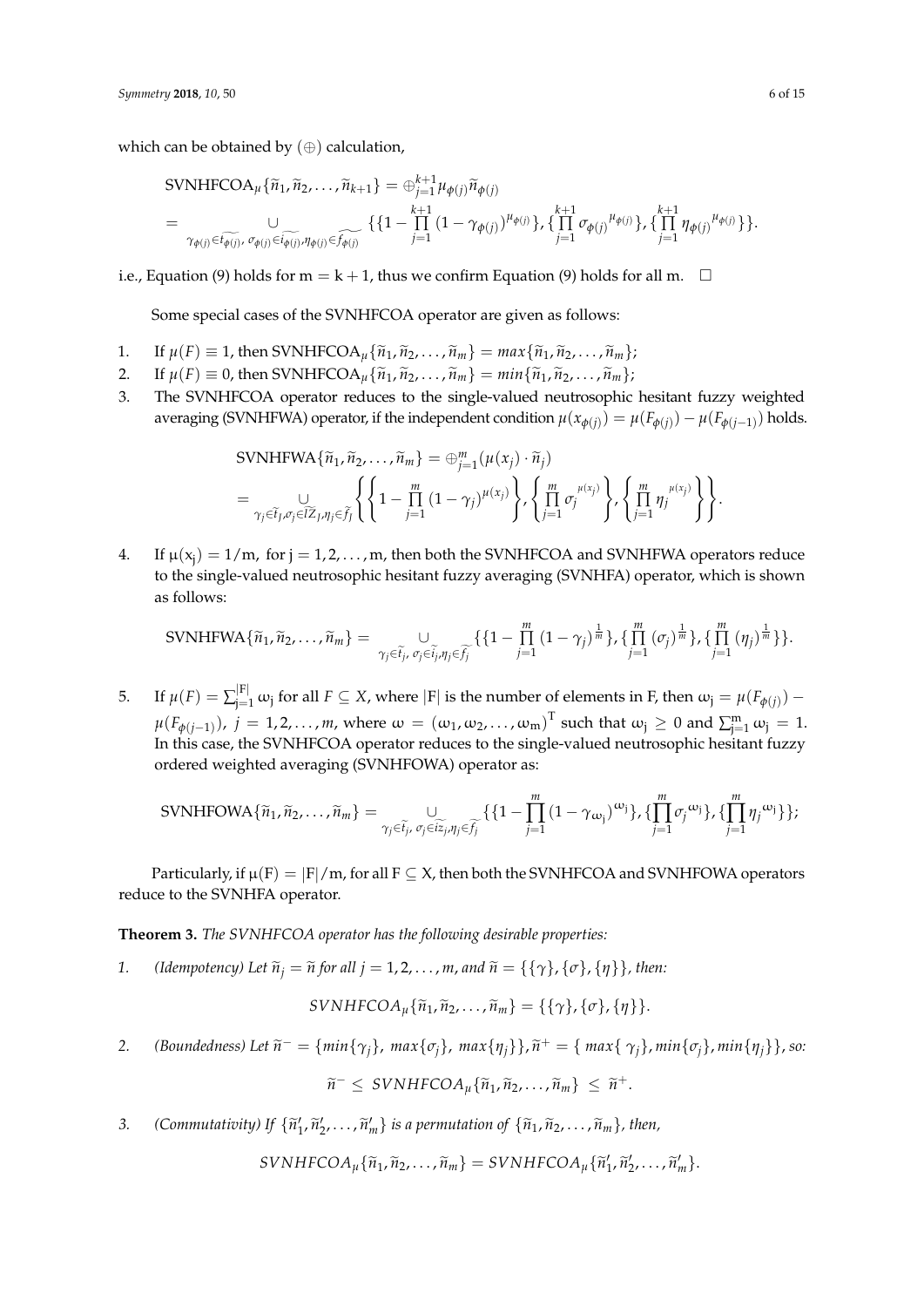*4. (Monotonity) If*  $\widetilde{n}_j \leq \widetilde{n}'_j$  for  $\forall j \in \{1, 2, \ldots, n\}$ , then,

$$
SVNHFCOA_{\mu}\{\widetilde{n}_1,\widetilde{n}_2,\ldots,\widetilde{n}_m\}\leq SVNHFCOA_{\mu}\{\widetilde{n}'_1,\widetilde{n}'_2,\ldots,\widetilde{n}'_m\}.
$$

**Proof.** Suppose  $(1, 2, ..., m)$  is a permutation such that  $\widetilde{n}_1 \geq \widetilde{n}_2, ..., \geq \widetilde{n}_m$ .

1. For  $\widetilde{n} = \{\{\gamma\}, \{\sigma\}, \{\eta\}\}\$ , according to Theorem 1, it follows that

$$
\text{SVMHFCOA}_{\mu} \{ \tilde{n}_1, \tilde{n}_2, \dots, \tilde{n}_m \} = \\ \{ \{ 1 - (1 - \gamma)^{\sum_{j=1}^m (\mu(F_j) - \mu(F_{j-1}))} \}, \{ \sigma^{\sum_{j=1}^m (\mu(F_j) - \mu(F_{j-1}))} \}, \{ \eta^{\sum_{j=1}^m (\mu(F_j) - \mu(F_{j-1}))} \} \} = \{ \{ \gamma \}, \{ \sigma \}, \{ \eta \} \}.
$$

2. Since  $y = x^a (0 < a < 1)$  is a monotone increasing function when  $x > 0$ , therefore, it holds

$$
1 - \prod_{j=1}^{m} (1 - \min{\{\gamma_j\}})^{(\mu(F_j) - \mu(F_{j-1}))} \le 1 - \prod_{j=1}^{m} (1 - \gamma_j)^{(\mu(F_j) - \mu(F_{j-1}))}
$$
  

$$
\le 1 - \prod_{j=1}^{m} (1 - \max{\{\gamma_j\}})^{(\mu(F_j) - \mu(F_{j-1}))},
$$

which is equivalent to

$$
\begin{aligned} 1 - (1 - \min\{\gamma_j\})^{\sum_{j=1}^m (\mu(F_j) - \mu(F_{j-1}))} &\le 1 - \prod_{j=1}^m (1 - \gamma_j)^{(\mu(F_j) - \mu(F_{j-1}))} \\ &\le 1 - (1 - \max\{\gamma_j\})^{\sum_{j=1}^m (\mu(F_j) - \mu(F_{j-1}))} \end{aligned}
$$

i.e.,

$$
\min\{\gamma_j\} \le 1 - \prod_{j=1}^m (1 - \gamma_j)^{(\mu(F_j) - \mu(F_{j-1}))} = \gamma \le \max\{\gamma_j\}
$$

Analogously, we have

$$
\min\{\sigma_j\} \le \prod_{j=1}^m \sigma_j(\mu(F_j) - \mu(F_{j-1})) \le \max\{\sigma_j\} \text{ and } \min\{\eta_j\} \le \prod_{j=1}^m \eta_j(\mu(F_j) - \mu(F_{j-1})) \le \max\{\eta_j\}.
$$

 $\text{Since } s(\widetilde{n}^-) \leq S(\widetilde{n}) \leq s(\widetilde{n}^+), \text{ namely, } \widetilde{n}^- \leq \text{ SVMHFCOA}_{\mu}\{\widetilde{n}_1, \widetilde{n}_2, \ldots, \widetilde{n}_m\} \leq \widetilde{n}^+.$ 

3. Suppose  $(\phi(1), \phi(2), \ldots, \phi(m))$  is a permutation of both  $\{\tilde{n}'_1, \tilde{n}'_2, \ldots, \tilde{n}'_m\}$  and  $\{\tilde{n}_1, \tilde{n}_2, \ldots, \tilde{n}_m\}$ ,  $\sup_{\phi}$  such that  $\widetilde{n}_{\phi(1)} \geq \widetilde{n}_{\phi(2)}, \ldots, \geq \widetilde{n}_{\phi(m)}, F_{\phi(i)} = \{x_{\phi(1)}, x_{\phi(2)}, \ldots, x_{\phi(i)}\},$  then,

$$
\text{SVMHFCOA}_{\mu}\{\widetilde{n}_1,\widetilde{n}_2,\ldots,\widetilde{n}_m\}=\text{SVMHFCOA}_{\mu}\{\widetilde{n}'_1,\widetilde{n}'_2,\ldots,\widetilde{n}'_m\}=\oplus_{j=1}^m((\mu(F_{\phi(j)})-\mu(F_{\phi(j-1)}))\widetilde{n}_{\phi(j)}).
$$

4. Considering  $\widetilde{n}_j \leq \widetilde{n}'_j$  *for*  $\forall j \in \{1, 2, ..., n\}$ , we have

$$
\gamma = 1 - \prod_{j=1}^{m} (1 - \gamma_j)^{(\mu(F_j) - \mu(F_{j-1}))} \le 1 - \prod_{j=1}^{m} (1 - \gamma'_j)^{(\mu(F_j) - \mu(F_{j-1}))} = \gamma',
$$
  

$$
\sigma = \prod_{j=1}^{m} \sigma_j^{\mu(F_j) - \mu(F_{j-1})} \ge \prod_{j=1}^{m} (\sigma'_j)^{\mu(F_j) - \mu(F_{j-1})} = \sigma',
$$
  

$$
\eta = \prod_{j=1}^{m} \eta_j^{\mu(F_j) - \mu(F_{j-1})} \ge \prod_{j=1}^{m} (\eta'_j)^{\mu(F_j) - \mu(F_{j-1})} = \eta'.
$$

 $\text{Since } \mathbf{s}(\widetilde{n}_j) \leq \mathbf{s}(\widetilde{n}'_j)$ , namely,  $\text{SVMHFCOA}_{\mu}\{\widetilde{n}_1, \widetilde{n}_2, \ldots, \widetilde{n}_m\} \leq \text{SVMHFCOA}_{\mu}\{\widetilde{n}'_1, \widetilde{n}'_2, \ldots, \widetilde{n}'_m\}.$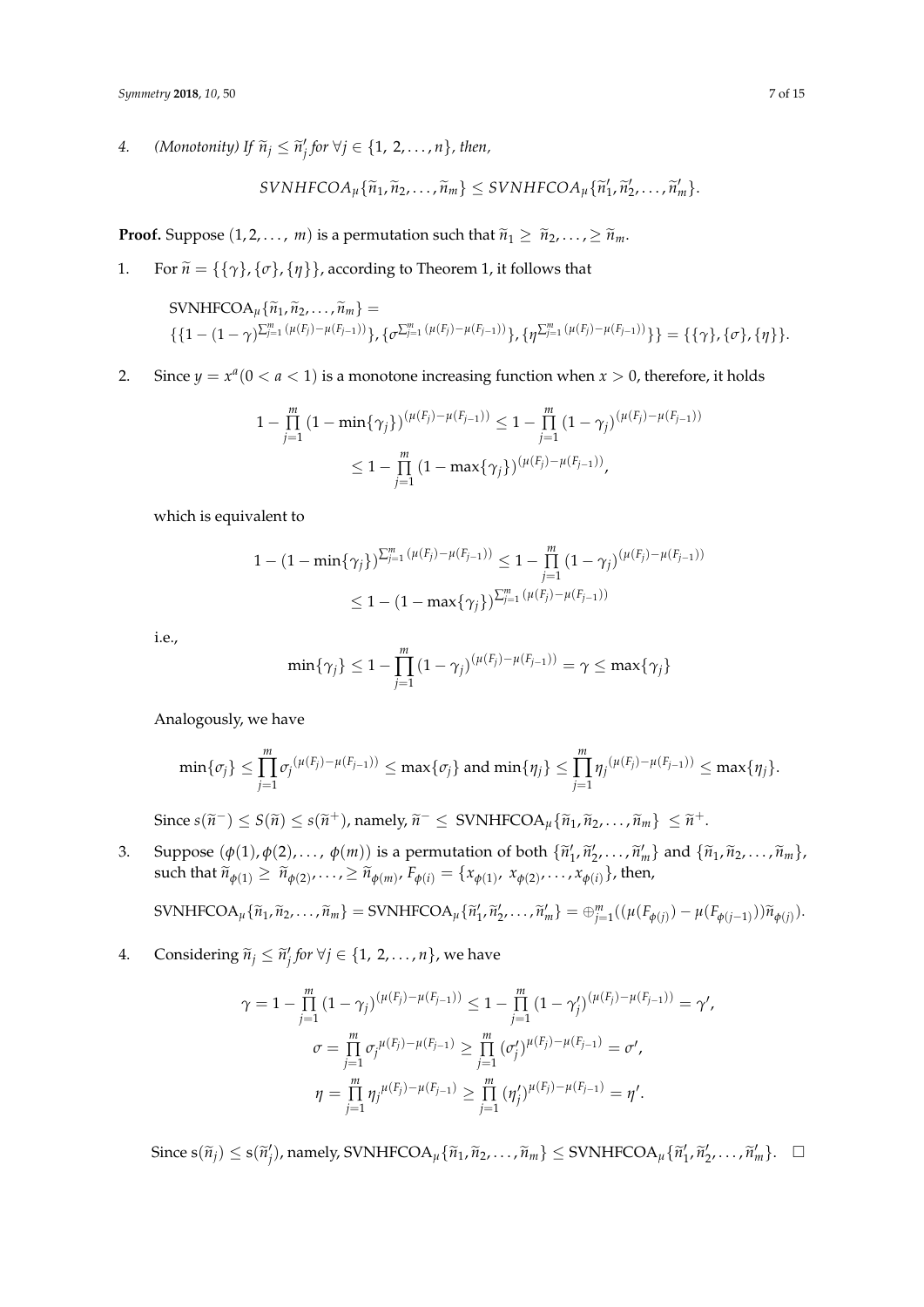#### *3.2. Single-Valued Neutrosophic Hesitant Fuzzy Choquet Ordered Geometric (SVNHFCOG) Operator*

Similarly, we can develop the SVNHFCOG operator for SVNHFSs:

**Definition 9.** Let  $\tilde{n}_i$  ( $j = 1, 2, ..., m$ ) be a collection of SVNHFEs, X be the set of attributes and  $\mu$  be fuzzy *measures on X, then the SVNHFCOG operator is defined as follows:*

$$
SVNHFCOG_{\mu}\{\widetilde{n}_1,\widetilde{n}_2,\ldots,\widetilde{n}_m\}=\otimes_{j=1}^m(\widetilde{n}_{\phi(j)}^{(\mu(F_{\phi(j)})-\mu(F_{\phi(j-1)}))}),
$$
\n(10)

where  $\mu_{\phi(j)}=\mu(F_{\phi(j)})-\mu(F_{\phi(j-1)})$  and  $(\phi(1),\phi(2),\ldots,$   $\phi(m))$  is a permutation of  $(1,2,\ldots,$  m) such that  $\widetilde{n}_{\phi(1)} \geq \widetilde{n}_{\phi(2)}, \ldots, \widetilde{n}_{\phi(m)}, F_{\phi(i)} = \{x_{\phi(1)}, x_{\phi(2)}, \ldots, x_{\phi(i)}\}$  and  $F_{\phi(0)} = \emptyset$ .

**Theorem 4.** Let  $\tilde{n}_j$ ( $j = 1, 2, ..., m$ ) *be a collection of SVNHFEs, then the aggregated value obtained by the SVNHFCOA operator is also a SVNHFE, and*

$$
SVMHFCOG_{\mu}\{\tilde{n}_1, \tilde{n}_2, ..., \tilde{n}_m\} = \otimes_{j=1}^m (\tilde{n}_{\phi(j)}^{( \mu(F_{\phi(j)}) - \mu(F_{\phi(j-1)}))})
$$
\n
$$
= \bigcup_{\substack{\gamma_{\phi(j)} \in \widetilde{t_{\phi(j)}}, \sigma_{\phi(j)} \in \widetilde{t_{\phi(j)}}}} \{\{\prod_{j=1}^m (\gamma_{\phi(j)})^{\mu_{\phi(j)}}\}, \{1 - \prod_{j=1}^m (1 - \sigma_{\phi(j)})^{\mu_{\phi(j)}}\}, \{1 - \prod_{j=1}^m (1 - \eta_{\phi(j)})^{\mu_{\phi(j)}}\}\}\n\tag{11}
$$

Some special cases of the SVNHFCOA operator are given as follows:

1. If  $\mu(F) \equiv 1$ , then SVNHFCOG<sub>µ</sub>{ $\tilde{n}_1, \tilde{n}_2, ..., \tilde{n}_m$ } =  $max{\{\tilde{n}_1, \tilde{n}_2, ..., \tilde{n}_m\}}$ ;<br>2. If  $\mu(F) \equiv 0$ , then SVNHFCOG<sub>u</sub>{ $\tilde{n}_1, \tilde{n}_2, ..., \tilde{n}_m$ } =  $min{\{\tilde{n}_1, \tilde{n}_2, ..., \tilde{n}_m\}}$ ;

- 2. If  $\mu(F) \equiv 0$ , then SVNHFCOG<sub> $\mu$ </sub>{ $\tilde{n}_1$ ,  $\tilde{n}_2$ , . . . ,  $\tilde{n}_m$ } = *min*{ $\tilde{n}_1$ ,  $\tilde{n}_2$ , . . . ,  $\tilde{n}_m$ };<br>3. The SVNHFCOG operator reduces to the single-valued neutrosophic
- The SVNHFCOG operator reduces to the single-valued neutrosophic hesitant fuzzy weighted geometric (SVNHFWG) operator, if the independent condition  $\mu(x_{\phi(j)}) = \mu(F_{\phi(j)})$  – *µ*(*Fφ*(*j*−1) ) holds.

$$
\text{SVMHFWG}\lbrace \widetilde{n}_1, \widetilde{n}_2, \ldots, \widetilde{n}_m \rbrace = \otimes_{j=1}^m (\mu(x_j) \otimes \widetilde{n}_j)
$$
\n
$$
= \bigcup_{\gamma_j \in \widetilde{t_j}, \sigma_j \in \widetilde{t_2}, \eta_j \in \widetilde{f_j}} \left\{ \left\{ \prod_{j=1}^m \gamma_j^{\mu(x_j)} \right\}, \left\{ 1 - \prod_{j=1}^m (1 - \sigma_j)^{\mu(x_j)} \right\}, \left\{ 1 - \prod_{j=1}^m (1 - \eta_j)^{\mu(x_j)} \right\} \right\}.
$$

4. If  $\mu(x_i) = 1/m$ , for  $j = 1, 2, \ldots, m$ , then both the SVNHFCOG and SVNHFWG operators reduce to the single-valued neutrosophic hesitant fuzzy geometric (SVNHFG) operator, which is shown as follows:

$$
\text{SVMHFWG}\lbrace \widetilde{n}_1, \widetilde{n}_2, \ldots, \widetilde{n}_m \rbrace \\
= \bigcup_{\gamma_j \in \widetilde{t}_j, \sigma_j \in \widetilde{t}_j, \eta_j \in \widetilde{f}_j} \left\lbrace \left\lbrace \prod_{j=1}^m (\gamma_j)^{\frac{1}{m}} \right\rbrace, \left\lbrace 1 - \prod_{j=1}^m (1 - \sigma_j)^{\frac{1}{m}} \right\rbrace, \left\lbrace 1 - \prod_{j=1}^m (1 - \eta_j)^{\frac{1}{m}} \right\rbrace \right\rbrace.
$$

5. If  $\mu(F) = \sum_{j=1}^{|F|} \omega_j$  for all  $F \subseteq X$ , where  $|F|$  is the number of elements in F, then  $\omega_j = \mu(F_{\phi(j)})$  –  $\mu(F_{\phi(j-1)}),\;j=1,2,\ldots,m,$  where  $\omega\,=\, \left(\omega_1,\omega_2,\ldots,\omega_m\right)^{\text{T}}$  such that  $\omega_j\,\geq\,0$  and  $\sum_{j=1}^m\omega_j\,=\,1.$ Then, the SVNHFCOG operator reduces to the single-valued neutrosophic hesitant fuzzy ordered weighted geometric (SVNHFOWG) operator as follows:

$$
\text{SVMHFOWG}\left\{\widetilde{n}_{1}, \widetilde{n}_{2}, \ldots, \widetilde{n}_{m}\right\} \\
= \bigcup_{\gamma_{j} \in \widetilde{t_{j}}, \sigma_{j} \in \widetilde{i_{2}}; \eta_{j} \in \widetilde{f_{j}}}\left\{\left\{\prod_{j=1}^{m} \left(\gamma_{j}\right)^{\omega_{j}}\right\}, \left\{1 - \prod_{j=1}^{m} \left(1 - \sigma_{j}\right)^{\omega_{j}}\right\}, \left\{1 - \prod_{j=1}^{m} \left(1 - \eta_{j}\right)^{\omega_{j}}\right\}\right\}.
$$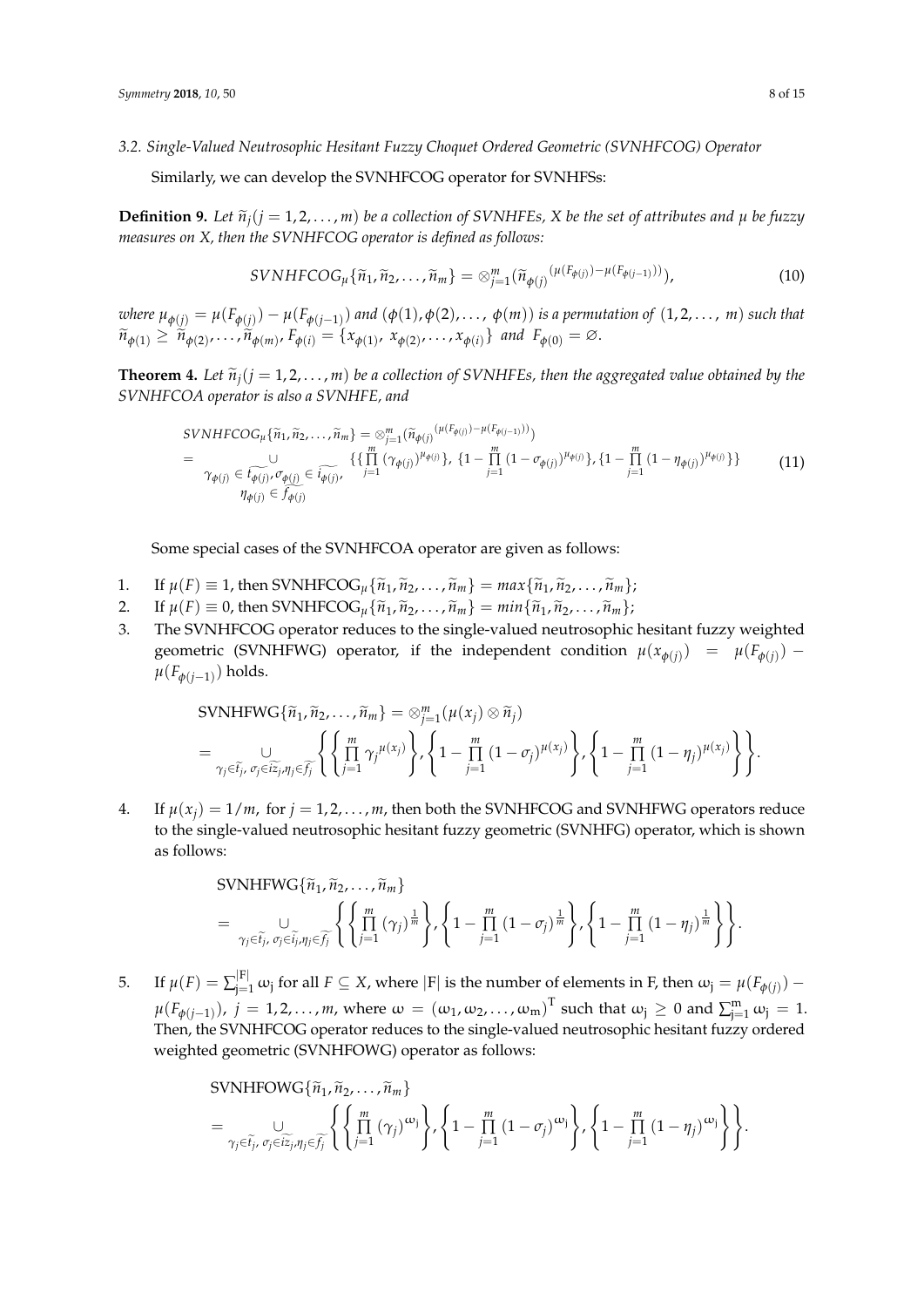Particularly, if  $\mu(F) = |F|/m$ , for all  $F \subseteq X$ , then the SVNHFCOG and SVNHFOWG operators reduce to the SVNHFG operator.

**Theorem 5.** *The SVNHFCOG operator has the following desirable properties:*

*1. (Idempotency) Let*  $\tilde{n}_i = \tilde{n}$  *for all*  $i = 1, 2, ..., m$ *, and*  $\tilde{n} = \{\{\gamma\}, \{\sigma\}, \{\eta\}\}\$ , then:

 $SVMHFCOG_u{\{\tilde{n}_1,\tilde{n}_2,\ldots,\tilde{n}_m\}} = {\{\{\gamma\},\{\sigma\},\{\eta\}\}}.$ 

2. (Boundedness) Let  $\widetilde{n}^- = \{min\{\gamma_j\}$ ,  $max\{\sigma_j\}$ ,  $max\{\eta_j\}\}$ ,  $\widetilde{n}^+ = \{max\{\gamma_j\}$ ,  $min\{\sigma_j\}$ ,  $min\{\eta_j\}\}$ , so:

$$
\widetilde{n}^- \leq \text{SVNHFCOG}_{\mu} \{ \widetilde{n}_1, \widetilde{n}_2, \ldots, \widetilde{n}_m \} \leq \widetilde{n}^+
$$

3. *(Commutativity) If*  $\{\tilde{n}'_1, \tilde{n}'_2, \ldots, \tilde{n}'_m\}$  *is a permutation of*  $\{\tilde{n}_1, \tilde{n}_2, \ldots, \tilde{n}_m\}$ *, then,* 

$$
SVNHFCOG_{\mu}\{\widetilde{n}_1,\widetilde{n}_2,\ldots,\widetilde{n}_m\}= SVNHFCOG_{\mu}\{\widetilde{n}'_1,\widetilde{n}'_2,\ldots,\widetilde{n}'_m\}
$$

 $4.$  *(Monotonity)* If  $\widetilde{n}_j \leq \widetilde{n}'_j$  for $\forall j \in \{1, 2, ..., n\}$ , then,

$$
SVNHFCOG_{\mu}\{\widetilde{n}_1,\widetilde{n}_2,\ldots,\widetilde{n}_m\}\leq SVNHFCOG_{\mu}\{\widetilde{n}'_1,\widetilde{n}'_2,\ldots,\widetilde{n}'_m\}.
$$

**Theorem 6.** Let  $\tilde{n}_i$  ( $j = 1, 2, ..., m$ ) be a collection of SVNHFEs, X be the set of attributes and m be a fuzzy *measure on X, then we have*

$$
SVNHFCOG_{\mu}\{\widetilde{n}_1,\widetilde{n}_2,\ldots,\widetilde{n}_m\}\leq SVNHFCOA_{\mu}\{\widetilde{n}_1,\widetilde{n}_2,\ldots,\widetilde{n}_m\}
$$

**Proof.** Based on Lemma 1,  $\forall \tilde{n}_j = {\{\{\gamma_j\}, \{\sigma_j\}, \{\eta_j\}\}, (j = 1, 2, ..., m)}$ , it follows that

$$
\prod_{j=1}^m \gamma_j^{\mu_{\phi(j)}} \le \sum_{j=1}^m \mu_{\phi(j)} \gamma_j = 1 - \sum_{j=1}^m (\mu_{\phi(j)})(1 - \gamma_j) \le 1 - \prod_{j=1}^m (1 - \gamma_j)^{(\mu_{\phi(j)})}
$$

Analogously, we have

$$
\prod_{j=1}^m \sigma_j^{\mu_{\phi(j)}} \leq 1 - \prod_{j=1}^m (1 - \sigma_j)^{\mu_{\phi(j)}} \prod_{j=1}^m \eta_j^{\mu_{\phi(j)}} \leq 1 - \prod_{j=1}^m (1 - \eta_j)^{\mu_{\phi(j)}}.
$$

Next, by calculation of their score functions, we can know that

$$
\text{SVMHFCOG}_{\mu}\{\widetilde{n}_1,\widetilde{n}_2,\ldots,\widetilde{n}_m\} \leq \text{SVMHFCOA}_{\mu}\{\widetilde{n}_1,\widetilde{n}_2,\ldots,\widetilde{n}_m\}
$$

 $\Box$ 

# <span id="page-8-0"></span>**4. Approaches for MADM with Single-Valued Neutrosophic Hesitant Fuzzy Information**

For a MADM problem with single-valued neutrosophic hesitant fuzzy information, assume that there are *n* alternatives  $A = \{a_1, a_2, \ldots, a_n\}$  and *m* interrelated attributes  $X = \{x_1, x_2, \ldots, x_m\}$ . Thus, let  $N = (\widetilde{n}_{ij} = {\tilde{t}_{ij}, i_{ij}, f_{ij}})_{n \times m}$  denotes values assigned to *n* alternatives with respect to *m* attributes, in detail,  $t_{ij}$ ,  $i_{ij}$ ,  $f_{ij}$  indicate the truth, indeterminacy and falsity membership hesitant functions of  $a_i$  satisfying  $x_j$  given by decision-makers, respectively. Then, to determine the most desirable alternative(s), the SVNHFCOA and SVNHFCOG operators are utilized to establish MADM methods with single-valued neutrosophic hesitant fuzzy information, which involves the following steps: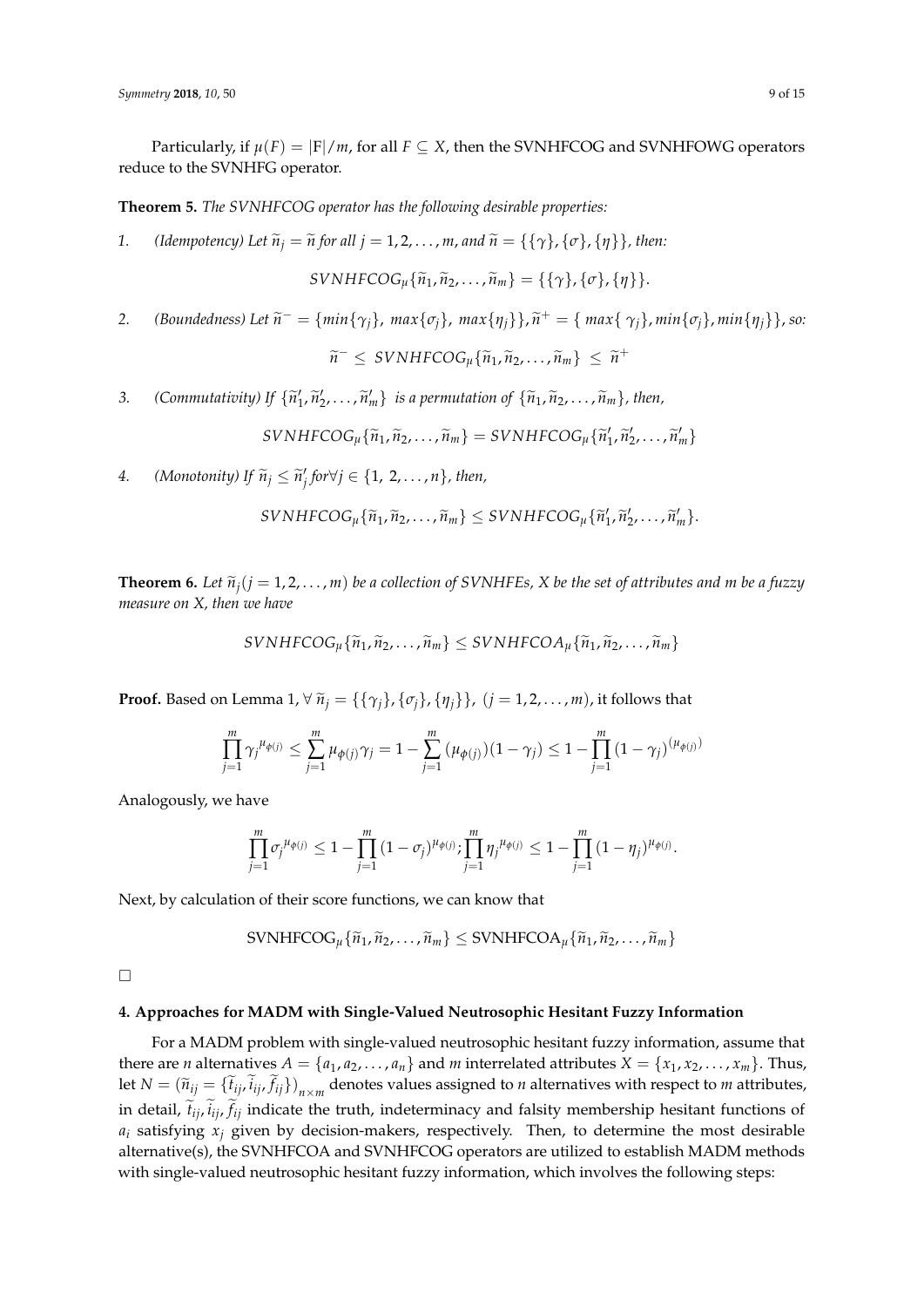Step 1. Reorder the Decision Matrix

Reorder *m* SVNHFEs  $\tilde{n}_{ij}$  from smallest to largest of  $a_i$  ( $i = 1, 2, ..., n$ ) in  $N = (\tilde{n}_{ij})_{n \times m}$ : (1) if their score values  $s(\tilde{n}_{ij})$  are different, we can rank them by Equation (12); (2) if some of their score values are same, we continue to calculate accuracy values  $a(\tilde{n}_{ij})$  by Equation (13). Then, the reorder sequence is expressed as  $\widetilde{n}_{i\phi(1)}, \widetilde{n}_{i\phi(2)}, \ldots, \widetilde{n}_{i\phi(m)},$  where  $(i\phi(1), i\phi(2), \ldots, i\phi(m))$  is a permutation of  $(i1, i2, \ldots, im)$ , such that  $\widetilde{n}_{i\phi(1)} \geq \widetilde{n}_{i\phi(2)}, \ldots, \geq \widetilde{n}_{i\phi(m)}.$ 

$$
s(\widetilde{n}_{ij}) = \left[\frac{1}{\# \gamma} \sum_{l=1}^{\# \gamma} \gamma_{ij} + \frac{1}{\# \sigma} \sum_{p=1}^{\# \sigma} (1 - \sigma_{ij}) + \frac{1}{\# \eta} \sum_{q=1}^{\# \eta} (1 - \eta_{ij})\right] / 3, \tag{12}
$$

$$
a(\widetilde{n}_{ij}) = \frac{1}{\#\gamma} \sum_{l=1}^{\#\gamma} \gamma_{ij} - \frac{1}{\#\eta} \sum_{q=1}^{\#\eta} (1 - \eta_{ij}).
$$
 (13)

Step 2. Confirm Fuzzy Measures of *m* Attributes

Since the existing MADM methods using single-valued neutrosophic hesitant fuzzy information ignore the interrelationships of attributes, thus, by combining the Choquet integral with respect to fuzzy measures, more correlations can be considered in the MADM process. So, we use  $g_{\lambda}$  fuzzy measure to determine fuzzy measures  $\mu$  of *X*.

$$
\mu_{i\phi(j)} = \mu(F_{i\phi(j)}) - \mu(F_{i\phi(j-1)}), (i = 1, 2, \dots n, j = 1, 2, \dots, m)
$$
\n(14)

Step 3. Aggregate All Decision Information by SVNHFCOA or SVNHFCOG Operator

Aggregate *m* SVNHFEs  $\tilde{n}_{i\phi(j)}$  of  $a_i$  based on the SVNHFCOA or SVNHFCOG operator in Equation (15) or (16).

$$
\widetilde{n}_i = \text{SVMHFCOA}_{\mu} \{ \widetilde{n}_{i1}, \widetilde{n}_{i2}, \dots, \widetilde{n}_{im} \} = \bigoplus_{j=1}^m \left( (\mu(F_{i\phi(j)}) - \mu(F_{i\phi(j-1)})) \widetilde{n}_{i\phi(j)} \right),\tag{15}
$$

$$
\widetilde{n}_i = \text{SVMHFCOG}_{\mu} \{ \widetilde{n}_{i1}, \widetilde{n}_{i2}, \dots, \widetilde{n}_{im} \} = \otimes_{j=1}^m (\widetilde{n}_{i\phi(j)})^{(\mu(F_{i\phi(j)}) - \mu(F_{i\phi(j-1)}))}.
$$
\n(16)

Step 4. Rank the Alternatives

Calculate and rank *n* alternatives to select the most desirable one: (1) if their score values  $s(\tilde{n}_i)$ are different, we can rank *n* alternatives by Equation (17); (2) if some of their score values  $s(\tilde{n}_i)$  are same, we continue to calculate accuracy values  $a(\tilde{n}_i)$  by Equation (18) to get the best choice.

$$
s(\widetilde{n}_j) = \left[ \frac{1}{\# \gamma} \sum_{l=1}^{\# \gamma} \gamma_j + \frac{1}{\# \sigma} \sum_{p=1}^{\# \sigma} (1 - \sigma_j) + \frac{1}{\# \eta} \sum_{q=1}^{\# \eta} (1 - \eta_j) \right] / 3, \tag{17}
$$

$$
a(\widetilde{n}_j) = \frac{1}{\#\gamma} \sum_{l=1}^{\#\gamma} \gamma_j - \frac{1}{\#\eta} \sum_{q=1}^{\#\eta} (1 - \eta_j).
$$
 (18)

#### <span id="page-9-0"></span>**5. Numerical Example and Analysis**

#### *5.1. Numerical Example*

An illustrative example about investment alternatives for a MADM problem adapted from Ye [\[24\]](#page-14-7) is utilized to illustrate the applications of the proposed approaches in this paper, and to demonstrate their feasibility and effectiveness.

Suppose that there is a problem to deal with potential evaluation of emerging technology commercialization, which is a typical MADM problem. There is a panel with four possible emerging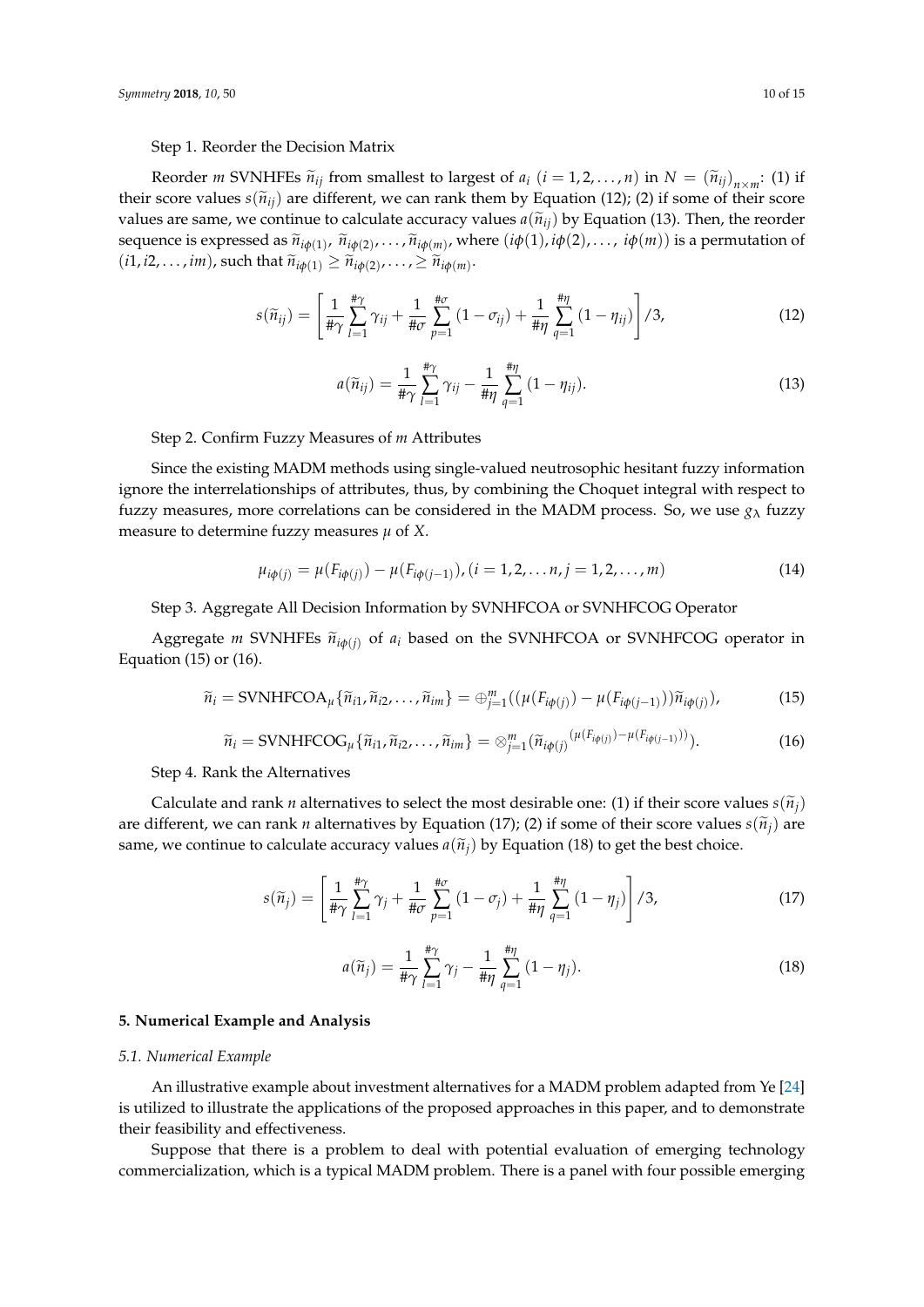technology enterprises denoted by *a*1, *a*2, *a*3, *a*4. During the decision making process, three attributes need to be considered: (1)  $x_1$  is the potential market and market risk; (2)  $x_2$  is the industrialization infrastructure, human resources, and financial conditions; (3)  $x_3$  is the employment creation and development of science and technology.

To avoid influence others, decision makers are required to evaluate the four possible emerging technology enterprises  $a_i$  ( $i = 1, 2, 3, 4$ ) under the above three attributes in anonymity, and single-valued neutrosophic hesitant fuzzy decision matrix  $N = \left(\widetilde{n}_{ij}\right)_{4 \times 3}$  is constructed, shown in<br>Table 1 Table [1.](#page-10-0)

<span id="page-10-0"></span>

| $x_1$                                                      | $x_2$                                           | $x_3$                                           |
|------------------------------------------------------------|-------------------------------------------------|-------------------------------------------------|
| $a_1 \quad \{ \{0.3, 0.4, 0.5\}, \{0.1\}, \{0.3, 0.4\} \}$ | $\{\{0.5, 0.6\}, \{0.2, 0.3\}, \{0.3, 0.4\}\}\$ | $\{\{0.2, 0.3\}, \{0.1, 0.2\}, \{0.5, 0.6\}\}\$ |
| $a_2 \quad \{ \{0.6, 0.7\}, \{0.1, 0.2\}, \{0.2, 0.3\} \}$ | $\{\{0.6, 0.7\}, \{0.1\}, \{0.3\}\}\$           | $\{\{0.6, 0.7\}, \{0.1, 0.2\}, \{0.1, 0.2\}\}\$ |
| $a_3 \quad \{ \{0.5, 0.6\}, \{0.4\}, \{0.2, 0.3\} \}$      | $\{\{0.6\}, \{0.3\}, \{0.4\}\}\$                | $\{\{0.5, 0.6\}, \{0.1\}, \{0.3\}\}\$           |
| $a_4 \quad \{ \{0.7, 0.8\}, \{0.1\}, \{0.1, 0.2\} \}$      | $\{\{0.6, 0.7\}, \{0.1\}, \{0.2\}\}\$           | $\{\{0.3, 0.5\}, \{0.2\}, \{0.1, 0.2, 0.3\}\}\$ |

**Table 1.** Single-valued Neutrosophic Hesitant Fuzzy Decision Matrix *N*.

<span id="page-10-1"></span>**Step 1.** Get the score matrix of  $\tilde{n}_{ij}$  calculated by Equation (11), shown in Table [2,](#page-10-1) and the reordered decision matrix shown in Table [3.](#page-10-2)

**Table 2.** Score values of  $\tilde{n}_{ij}$ .

|                | $\mathcal{X}_1$ | $\mathfrak{X}$ | $x_3$ |
|----------------|-----------------|----------------|-------|
| a1             | 0.65            | 0.65           | 0.52  |
| a <sub>2</sub> | 0.75            | 0.75           | 0.78  |
| $a_3$          | 0.63            | 0.57           | 0.72  |
| aΔ             | 0.83            | 0.78           | 0.67  |

Table 3. Reordered decision matrix N'.

<span id="page-10-2"></span>

| $x_{\alpha(1)}$                                            | $x_{\alpha(2)}$                                 | $x_{\alpha(3)}$                                 |
|------------------------------------------------------------|-------------------------------------------------|-------------------------------------------------|
| $a_1 \quad \{ \{0.2, 0.3\}, \{0.1, 0.2\}, \{0.5, 0.6\} \}$ | $\{\{0.3, 0.4, 0.5\}, \{0.1\}, \{0.3, 0.4\}\}\$ | $\{\{0.5, 0.6\}, \{0.2, 0.3\}, \{0.3, 0.4\}\}\$ |
| $a_2 \quad \{ \{0.6, 0.7\}, \{0.1, 0.2\}, \{0.2, 0.3\} \}$ | $\{\{0.6, 0.7\}, \{0.1\}, \{0.3\}\}\$           | $\{\{0.6, 0.7\}, \{0.1, 0.2\}, \{0.1, 0.2\}\}\$ |
| $a_3 \quad \{\{0.6\}, \{0.3\}, \{0.4\}\}\$                 | $\{\{0.5, 0.6\}, \{0.4\}, \{0.2, 0.3\}\}\$      | $\{\{0.5, 0.6\}, \{0.1\}, \{0.3\}\}\$           |
| $a_4 \quad \{ \{0.3, 0.5\}, \{0.2\}, \{0.1, 0.2, 0.3\} \}$ | $\{\{0.6, 0.7\}, \{0.1\}, \{0.2\}\}\$           | $\{\{0.7, 0.8\}, \{0.1\}, \{0.1, 0.2\}\}\$      |

Since  $s(\tilde{n}_{11}) = s(\tilde{n}_{12}) = 0.65$ ,  $s(\tilde{n}_{21}) = s(\tilde{n}_{22}) = 0.75$ , we calculate accuracy values and get  $a(\tilde{n}_{11}) = -0.25$ ,  $a(\tilde{n}_{12}) = -0.1$ ;  $a(\tilde{n}_{21}) = -0.1$ ,  $a(\tilde{n}_{22}) = -0.05$ . Thus, reorder sequences for  $a_1, a_2, a_3, a_4$  are as follows:  $\widetilde{n}_{1_{\sigma(1)}} = \widetilde{n}_{13}, \widetilde{n}_{1_{\sigma(2)}} = \widetilde{n}_{11} \widetilde{n}_{1_{\sigma(3)}} = \widetilde{n}_{12} \widetilde{n}_{2_{\sigma(1)}} = \widetilde{n}_{21} \widetilde{n}_{2_{\sigma(2)}} = \widetilde{n}_{22}$  $\widetilde{n}_{2_{\sigma(3)}}=\widetilde{n}_{23};\widetilde{n}_{3_{\sigma(1)}}=\widetilde{n}_{32},\widetilde{n}_{3_{\sigma(2)}}=\widetilde{n}_{31}\widetilde{n}_{3_{\sigma(3)}}=\widetilde{n}_{33};\widetilde{n}_{4_{\sigma(1)}}=\widetilde{n}_{43}\widetilde{n}_{4_{\sigma(2)}}=\widetilde{n}_{42},\widetilde{n}_{4_{\sigma(3)}}=\widetilde{n}_{41}.$ 

**Step 2.** Suppose that the fuzzy measures of attributes of *X* are given as follows:  $\mu(x_1) = 0.362, \mu(x_2) = 0.2, \mu(x_3) = 0.438$ . Firstly, according to Equation (7), the value of  $\lambda$  is obtained: λ = 0.856. Thus, *µ*(*x*1, *x*2) = 0.626, *µ*(*x*2, *x*3) = 0.713, *µ*(*x*1, *x*3) = 0.936, *µ*(*X*) = 1, thus,

$$
\mu(x_{\phi(1)}) = 0.362; \mu(x_{\phi(2)}) = 0.264; \mu(x_{\phi(3)}) = \mu(X) - \mu(x_1, x_2) = 0.374.
$$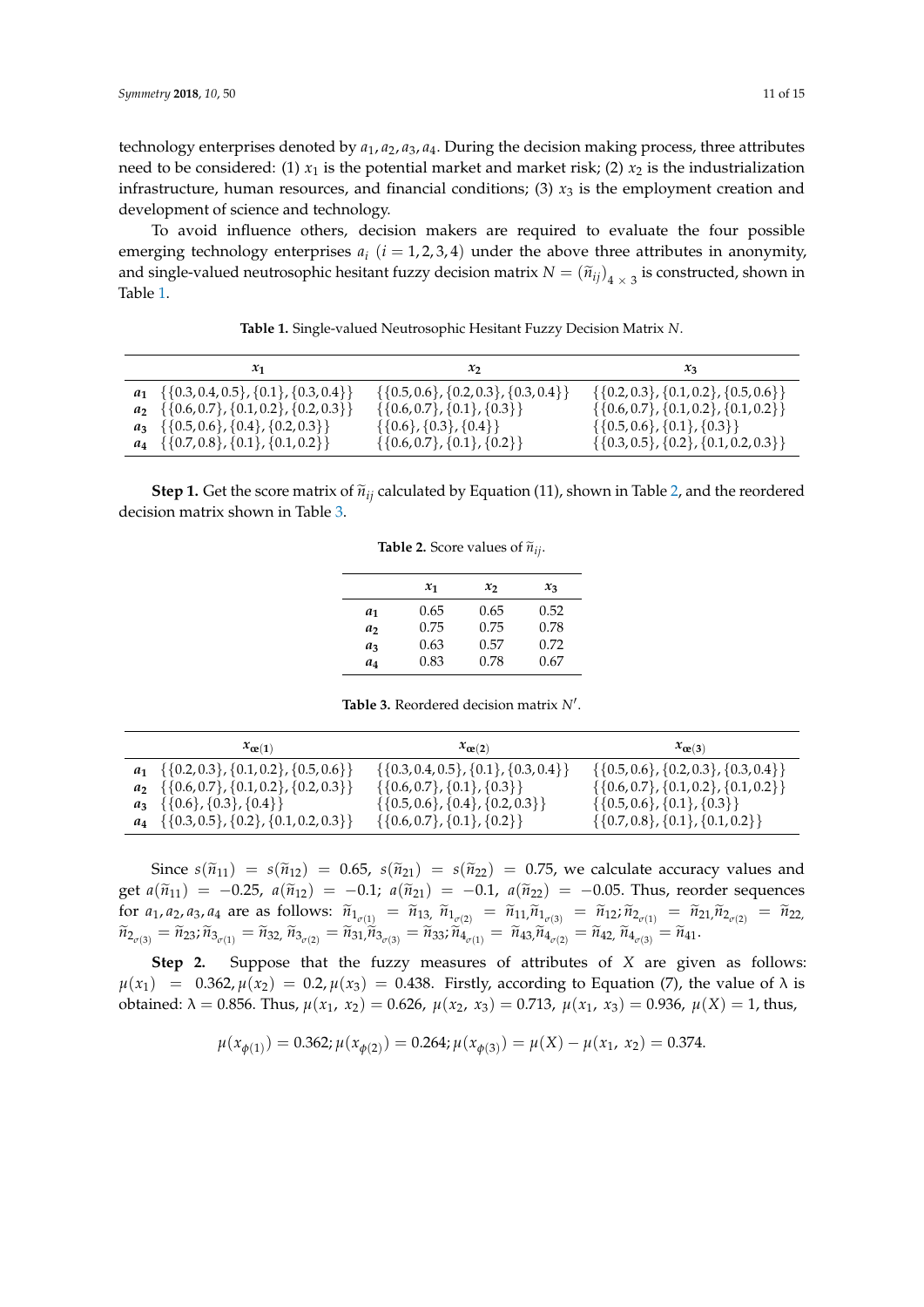**Step 3.** Aggregate  $\tilde{n}_{ij}$ ( $i = 1, 2, 3, 4; j = 1, 2, 3$ ) by using the SVNHFCOA operator to derive the comprehensive score value  $\tilde{n}_i$  for  $a_i$  ( $i = 1, 2, 3, 4$ ). Take  $a_1$  for an example, the comprehensive score value  $\widetilde{n}_1$  of  $a_1$  is calculated as follows:

$$
\begin{aligned}\n\tilde{n}_1 &= \quad & \{ \{ 1 - (1 - 0.2)^{0.362} (1 - 0.3)^{0.264} (1 - 0.5)^{0.374}, 1 - (1 - 0.2)^{0.362} (1 - 0.3)^{0.264} (1 - 0.6)^{0.374}, \right. \\
&1 - (1 - 0.2)^{0.362} (1 - 0.4)^{0.264} (1 - 0.5)^{0.374}, 1 - (1 - 0.2)^{0.362} (1 - 0.4)^{0.264} (1 - 0.6)^{0.374}, \\
&1 - (1 - 0.2)^{0.362} (1 - 0.5)^{0.264} (1 - 0.5)^{0.374}, 1 - (1 - 0.2)^{0.362} (1 - 0.5)^{0.264} (1 - 0.6)^{0.374}, \\
&1 - (1 - 0.3)^{0.362} (1 - 0.3)^{0.264} (1 - 0.5)^{0.374}, 1 - (1 - 0.3)^{0.362} (1 - 0.3)^{0.264} (1 - 0.6)^{0.374}, \\
&1 - (1 - 0.3)^{0.362} (1 - 0.4)^{0.264} (1 - 0.5)^{0.374}, 1 - (1 - 0.3)^{0.362} (1 - 0.4)^{0.264} (1 - 0.6)^{0.374}, \\
&1 - (1 - 0.3)^{0.362} (1 - 0.5)^{0.264} (1 - 0.5)^{0.374}, 1 - (1 - 0.3)^{0.362} (1 - 0.5)^{0.264} (1 - 0.6)^{0.374}, \\
&1 - (1 - 0.3)^{0.362} (1 - 0.5)^{0.264} (1 - 0.5)^{0.374}, 1 - (1 - 0.3)^{0.362} (1 - 0.5)^{0.264} (1 - 0.6)^{0.374}, \\
&1 - (1 - 0.3)^{0.362} (1 - 0.5)^{0.264} (1 - 0.5)^{0.37
$$

and obtain the following collective SVNHFEs:

 $\tilde{n}_1 = \{ \{0.352, 0.401, 0.386, 0.432, 0.424, 0.468, 0.378, 0.425, 0.41, 0.455, 0.447, 0.488 \}, \{0.127, 0.147, 0.157, 0.181 \},\}$  $\{0.35, 0.387, 0.387, 0.428, 0.369, 0.408, 0.408, 0.452\}$ .  $\tilde{n}_2 = \{ \{0.6, 0.629, 0.64, 0.641, 0.666, 0.667, 0.676, 0.7\}, \{0.1, 0.129, 0.13, 0.167\}, \{0.172, 0.199, 0.223, 0.258\}\};$  $\widetilde{n}_3 = \{\{0.538, 0.568, 0.572, 0.6\}, \{0.223\}, \{0.294, 0.332\}\};$  $\tilde{n}_4 = \{ \{0.56, 0.566, 0.592, 0.598, 0.611, 0.622, 0.639, 0.65 \}, \{0.129\}, \{0.12, 0.154, 0.156, 0.179, 0.2, 0.232 \} \}.$ 

**Step 4.** Based on the score function of SVNHFEs, we get:

$$
s(\widetilde{n}_1) = 0.599, s(\widetilde{n}_2) = 0.77, s(\widetilde{n}_3) = 0.678, s(\widetilde{n}_4) = 0.767.
$$

Therefore, we can see that  $a_2 > a_4 > a_3 > a_1$  and  $a_2$  is the best choice.

If we utilize the SVNHFCOG operator for the MADM problem, the decision-making procedure can be described as follows:

**Step 3<sup>'</sup>.** Aggregate  $\widetilde{n}_{ij}$  ( $i = 1, 2, 3, 4$ ;  $j = 1, 2, 3$ ) by using the SVNHFCOG operator to derive the comprehensive score value  $\tilde{n}'_i$  for  $a_i$  (*i* = 1, 2, 3, 4).

$$
\begin{aligned}\n\widetilde{n}'_1 &= \{ \{ 0.2^{0.362} 0.3^{0.264} 0.5^{0.374}, 0.2^{0.36} 0.3^{0.264} 0.6^{0.374}, 0.2^{0.36} 0.4^{0.264} 0.5^{0.374}, 0.2^{0.36} 0.4^{0.264} 0.6^{0.374}, \\
&0.2^{0.362} 0.5^{0.264} 0.5^{0.374}, 0.2^{0.36} 0.5^{0.264} 0.6^{0.374}, 0.3^{0.36} 0.3^{0.264} 0.5^{0.374}, 0.3^{0.36} 0.3^{0.264} 0.6^{0.374}, \\
&0.3^{0.362} 0.4^{0.264} 0.5^{0.374}, 0.3^{0.36} 0.4^{0.264} 0.6^{0.374}, 0.3^{0.36} 0.5^{0.264} 0.5^{0.374}, 0.3^{0.36} 0.5^{0.264} 0.6^{0.374}, \\
&1 - (1 - 0.1)^{0.362} (1 - 0.1)^{0.264} (1 - 0.2)^{0.374}, 1 - (1 - 0.1)^{0.362} (1 - 0.1)^{0.264} (1 - 0.3)^{0.374}, \\
&1 - (1 - 0.6)^{0.362} (1 - 0.1)^{0.264} (1 - 0.2)^{0.374}, 1 - (1 - 0.6)^{0.362} (1 - 0.1)^{0.264} (1 - 0.3)^{0.374}, \\
&1 - (1 - 0.6)^{0.362} (1 - 0.3)^{0.264} (1 - 0.3)^{0.374}, 1 - (1 - 0.6)^{0.362} (1 - 0.4)^{0.362}, \\
&1 - (1 - 0.5)^{0.362} (1 - 0.3)^{0.264} (1 - 0.3)^{0.374}, 1 - (1 - 0.5)^{0.362}
$$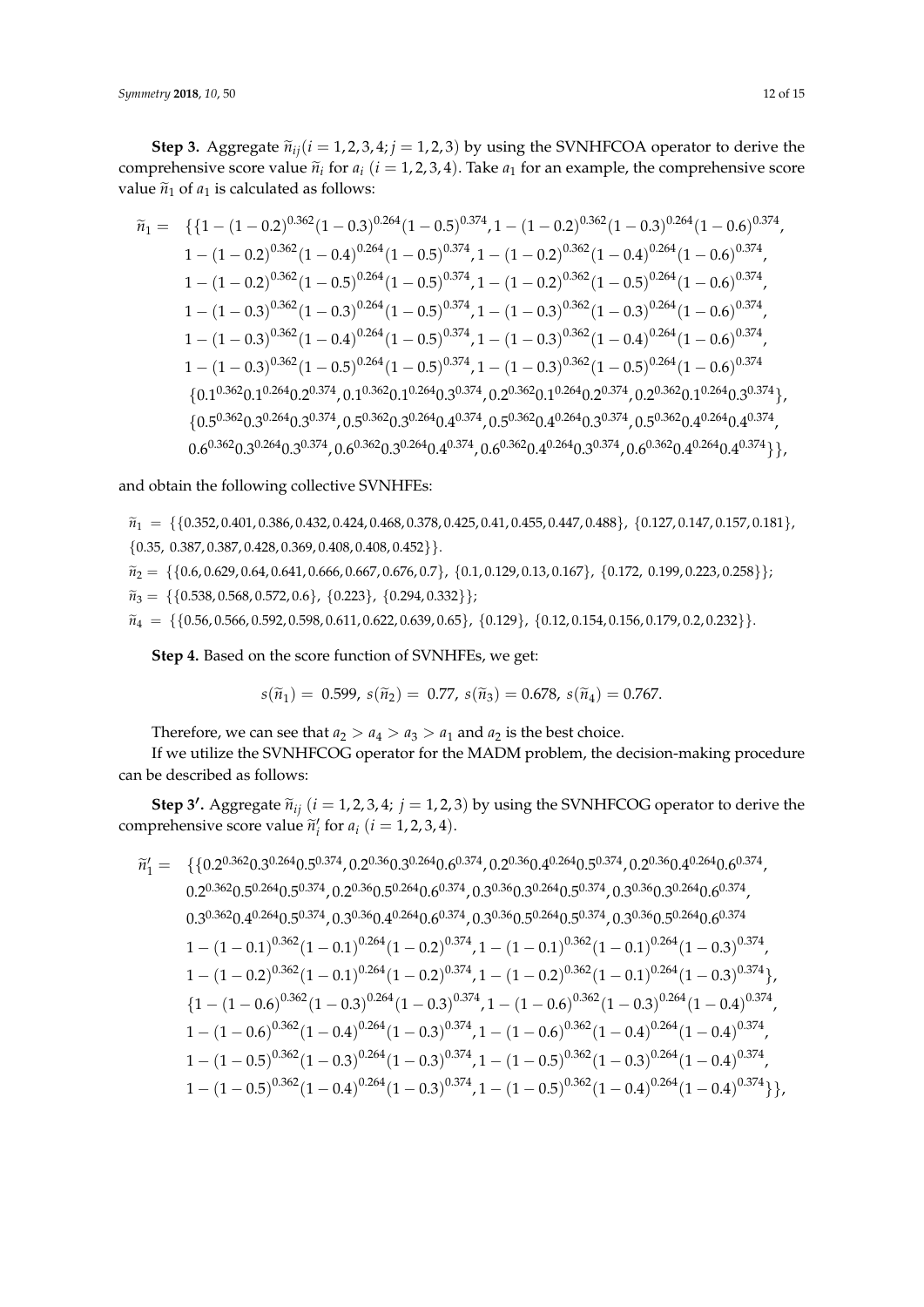and obtain the following collective SVNHF  $\widetilde{n}'_1$  :

 $\tilde{n}'_1 = \{ \{0.318, 0.339, 0.351, 0.374, 0.38, 0.405, 0.359, 0.382, 0.397, 0.423, 0.429, 0.457\}, \{0.136, 0.176, 0.166, 0.204\},\}$  $\{0.408, 0.439, 0.439, 0.469, 0.367, 0.4, 0.4, 0.432\}$ .

 $\tilde{n}'_2 = \{ \{0.6, 0.625, 0.634, 0.636, 0.661, 0.662, 0.672, 0.7\}, \{0.1, 0.138, 0.139, 0.175\}, \{0.193, 0.228, 0.231, 0.264\} \};$ 

$$
\tilde{n}'_3 = \{ \{0.533, 0.568, 0.563, 0.6\}, \{0.27\}, \{0.31, 0.337\} \};
$$

 $\tilde{n}'_4 = \{ \{0.495, 0.515, 0.52, 0.541, 0.595, 0.62, 0.625, 0.651\}, \{0.138\}, \{0.128, 0.164, 0.165, 0.2, 0.203, 0.238\} \}.$ 

Step 4'. Based on the score function of SVNHFEs, we get:

$$
s(\tilde{n}_1) = 0.599
$$
,  $s(\tilde{n}_2) = 0.761$ ,  $s(\tilde{n}_3) = 0.658$ ,  $s(\tilde{n}_4) = 0.75$ .

Rank  $a_i$  according to the score values  $a_2 > a_4 > a_3 > a_1$ . Therefore, we can see that  $a_2$  is the best choice.

Obviously, the above two kinds of ranking orders are the same as the ones in Ref [\[24\]](#page-14-7). Thus, the two kinds of ranking orders coincide with the results that are obtained in other references; therefore, the above example clearly indicates that the proposed decision-making methods are applicable and effective under a single-valued neutrosophic hesitant fuzzy environment.

#### *5.2. Comparison Analysis and Discussion*

To further validate the feasibility of above MADM methods, a comparison analysis was conducted with other methods, it should be noted that all these approaches are not clarify how to solve a situation where the attributes are inter-related. To be specific, the comparative study was based on the same illustrative example in which the weight of attributes is  $\omega = (0.35, 0.25, 0.4)$ . Then, the results by utilizing different approaches with complete weight information are shown in Table [4.](#page-12-0)

| Methods                      | <b>Final Ranking</b>    | <b>Best Alternative</b> | <b>Worst Alternative</b> |
|------------------------------|-------------------------|-------------------------|--------------------------|
| SVNHFWA operator [24]        | $a_4 > a_2 > a_3 > a_1$ | $a_4$                   | $a_1$                    |
| SVNHFWG operator [24]        | $a_2 > a_4 > a_3 > a_1$ | a <sub>2</sub>          | $a_1$                    |
| Correlation coefficient [25] | $a_2 > a_4 > a_3 > a_1$ | a <sub>2</sub>          | $a_1$                    |
| Hamming distance [26]        | $a_2 > a_4 > a_3 > a_1$ | a <sub>2</sub>          | $a_1$                    |
| SVNHFCOA operator            | $a_2 > a_4 > a_3 > a_1$ | a <sub>2</sub>          | $a_1$                    |
| SVNHFCOG operator            | $a_2 > a_4 > a_3 > a_1$ | a۶                      | $a_1$                    |

<span id="page-12-0"></span>**Table 4.** Results obtained by utilizing the different methods based on the same illustrative example.

For the compared methods in [\[24\]](#page-14-7), Ye proposes two kinds of aggregation operators, the SVNHFWA and SVNHFWG operators, which are applied to MADM problems with single-valued neutrosophic hesitant fuzzy information in [\[25\]](#page-14-8).

For the compared methods in [\[25\]](#page-14-8), Sahin and Liu motivated by the idea of correlation coefficients derived for HFSs, IFSs, SVNSs, they put forward correlation coefficients of SVNHFSs. Then, an effective MADM example is used to demonstrate its validity.

For the compared methods in [\[26\]](#page-14-9), Şahin R utilize the distance measure between each alternative and ideal alternative to establish a multiple attribute decision making method under single-valued neutrosophic hesitant fuzzy environment.

Thus, according to the results presented in Table [4,](#page-12-0) if the SVNHFCOG operator [\[24\]](#page-14-7) is used, the desirable alternative is *a*4, and if other five kinds of methods are utilized, the best choice is *a*2, and for all the compared methods, the worst alternative is always *a*1. Therefore, for the same single-valued neutrosophic hesitant fuzzy information, the results obtained by the proposed methods in this paper are consistent with those obtained using the compared methods in [\[24](#page-14-7)[–26\]](#page-14-9), which further demonstrates the effectiveness and feasibility of the SVNHFCOA and SVNHFCOG operators.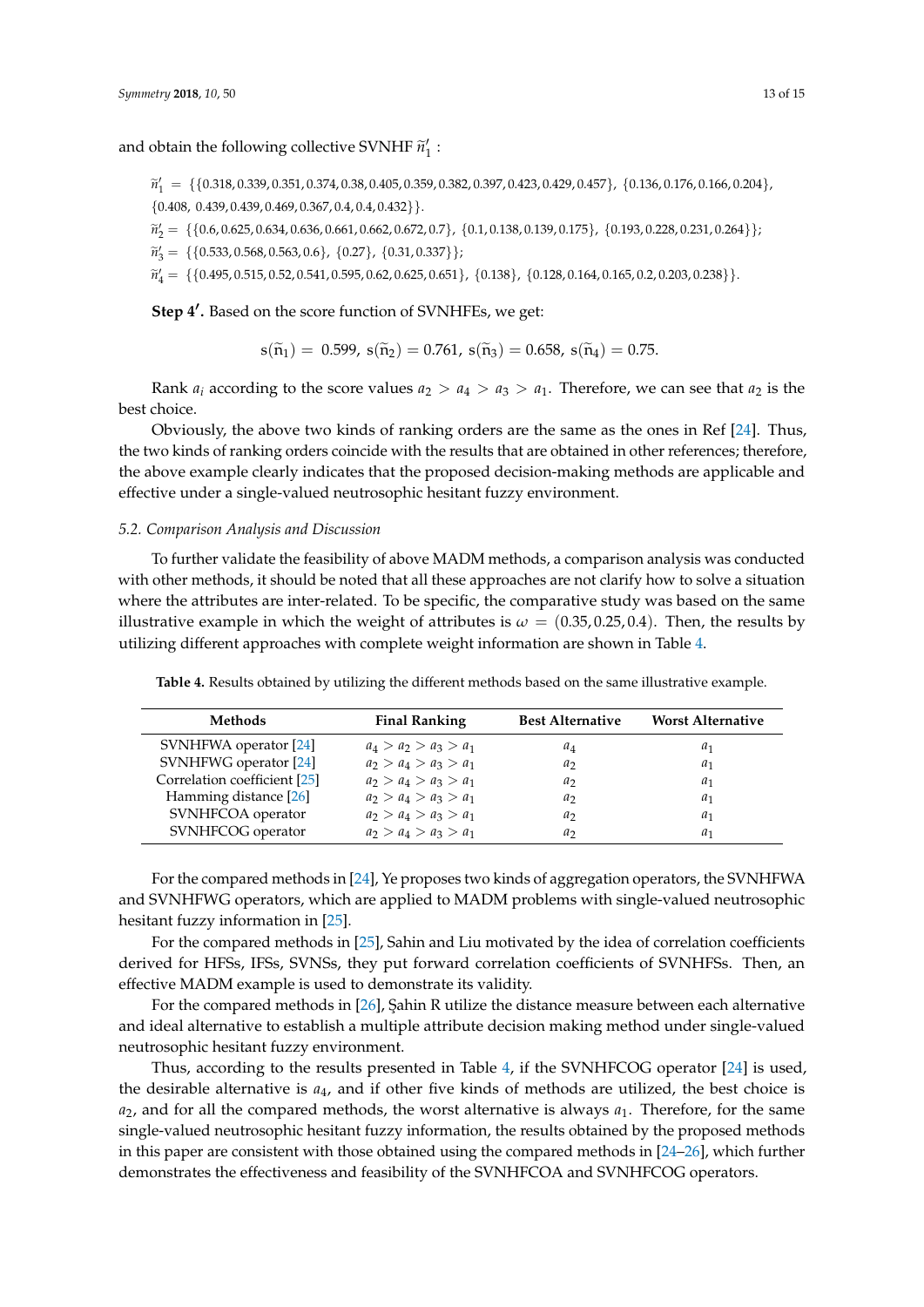#### <span id="page-13-7"></span>**6. Conclusions**

In this paper, we put forward two novel MADM methods based on the SVNHFCOA and SVNHFCOG operators, their advantages can be summarized below.

First, the SVNHFCOA and SVNHFCOG operators have desirable properties, like: idempotency, boundedness, commutativity, and monotonity, and they can reduce to the existing aggregation operators of SVNHFSs, which illustrate their validity in theory.

Second, when comparing with existing methods for MADM problems under neutrosophic hesitant fuzzy environment, results obtained by the SVNHFCOA and SVNHFCOG operators are consistent and accurate, which illustrates their practicability in application.

Third, the existing approaches cannot consider the interrelationships of attributes in practical application; the proposed methods for MADM in this paper can further consider more correlations between attributes, which means that they have higher accuracy and greater reference value.

Finally, like the Choquet aggregation operators applied and studied under other fuzzy environments, like hesitant fuzzy environments, intuitionistic fuzzy environment, linguistic fuzzy environment, and others, the research of this paper can lay the foundation for the following research, which is of profound significance.

**Acknowledgments:** This work was supported by the National Natural Science Foundation of China (Grant Nos. 61573240, 61473239).

**Author Contributions:** All authors have contributed equally to this paper. The idea of the whole thesis is put forward by Xiaohong Zhang, he also completed the preparatory work of the paper. Xin Li analyzed the existing work of single-valued neutrosophic hesitant fuzzy sets and wrote the paper. The revision and submission of the paper were completed by Xiaohong Zhang and Xin Li.

**Conflicts of Interest:** The authors declare no conflict of interest.

## **References**

- <span id="page-13-0"></span>1. Rao, R.V. *Decision Making in the Manufacturing Environment Using Graph Theory and Fuzzy MADM Methods*; Springer: London, UK, 2007; Available online: <https://max.book118.com/html/2017/0729/124983015.shtm> (accessed on 29 July 2017).
- <span id="page-13-1"></span>2. Zadeh, L.A. Fuzzy sets. *J. Inform. Control* **1965**, *8*, 338–353. [\[CrossRef\]](http://dx.doi.org/10.1016/S0019-9958(65)90241-X)
- <span id="page-13-2"></span>3. Zhang, X.H. Fuzzy anti-grouped filters and fuzzy normal filters in pseudo-BCI algebras. *J. Intell. Fuzzy Syst.* **2017**, *33*, 1767–1774. [\[CrossRef\]](http://dx.doi.org/10.3233/JIFS-17006)
- 4. Miyamoto, S. Remarks on basics of fuzzy sets and fuzzy multisets. *Fuzzy Sets Syst.* **2005**, *156*, 427–431. [\[CrossRef\]](http://dx.doi.org/10.1016/j.fss.2005.05.040)
- 5. Atanassov, K.; Gargov, G. Interval-valued intuitionistic fuzzy sets. *Fuzzy Sets Syst.* **1989**, *31*, 343–349. [\[CrossRef\]](http://dx.doi.org/10.1016/0165-0114(89)90205-4)
- 6. Dubois, D.; Prade, H. *Fuzzy Sets and Systems: Theory and Applications*; Academic Press: New York, NY, USA, 1980; pp. 32–154.
- <span id="page-13-3"></span>7. Smarandache, F. A unifying field in logics: Neutrosophic logic. *Multi. Valued Logic* **1999**, *8*, 489–503.
- <span id="page-13-4"></span>8. Ju, Y.B.; Yang, S.H.; Liu, X.Y. Some new dual hesitant fuzzy aggregation operators based on Choquet integral and their applications to multiple attribute decision making. *J. Intell. Fuzzy Syst.* **2014**, *27*, 2857–2868. [\[CrossRef\]](http://dx.doi.org/10.3233/IFS-141247)
- <span id="page-13-5"></span>9. Ju, Y.B. A new method for multiple criteria group decision making with incomplete weight information under linguistic environment. *Appl. Math. Model* **2014**, *38*, 5256–5268. [\[CrossRef\]](http://dx.doi.org/10.1016/j.apm.2014.04.022)
- <span id="page-13-6"></span>10. Wang, H.; Smarandache, F.; Sunderraman, R. Single-valued neutrosophic sets. *Rev. Air Force Acad.* **2013**, *17*, 10–13.
- 11. Wang, H.; Madiraju, P. Interval-neutrosophic Sets. *J. Mech.* **2004**, *1*, 274–277. [\[CrossRef\]](http://dx.doi.org/10.5281/zenodo.32260)
- 12. Peng, J.; Wang, J.; Wu, X. Multi-valued neutrosophic sets and power aggregation operators with their applications in multi-criteria group decision-making problems. *Int. J. Comput. Int. Sys.* **2015**, *8*, 345–363. [\[CrossRef\]](http://dx.doi.org/10.1080/18756891.2015.1001957)
- 13. Broumi, S.; Smarandache, F.; Dhar, M. Rough neutrosophic sets. *Ital. J. Pure. Appl. Math.* **2014**, *32*. [\[CrossRef\]](http://dx.doi.org/10.5281/zenodo.30310)